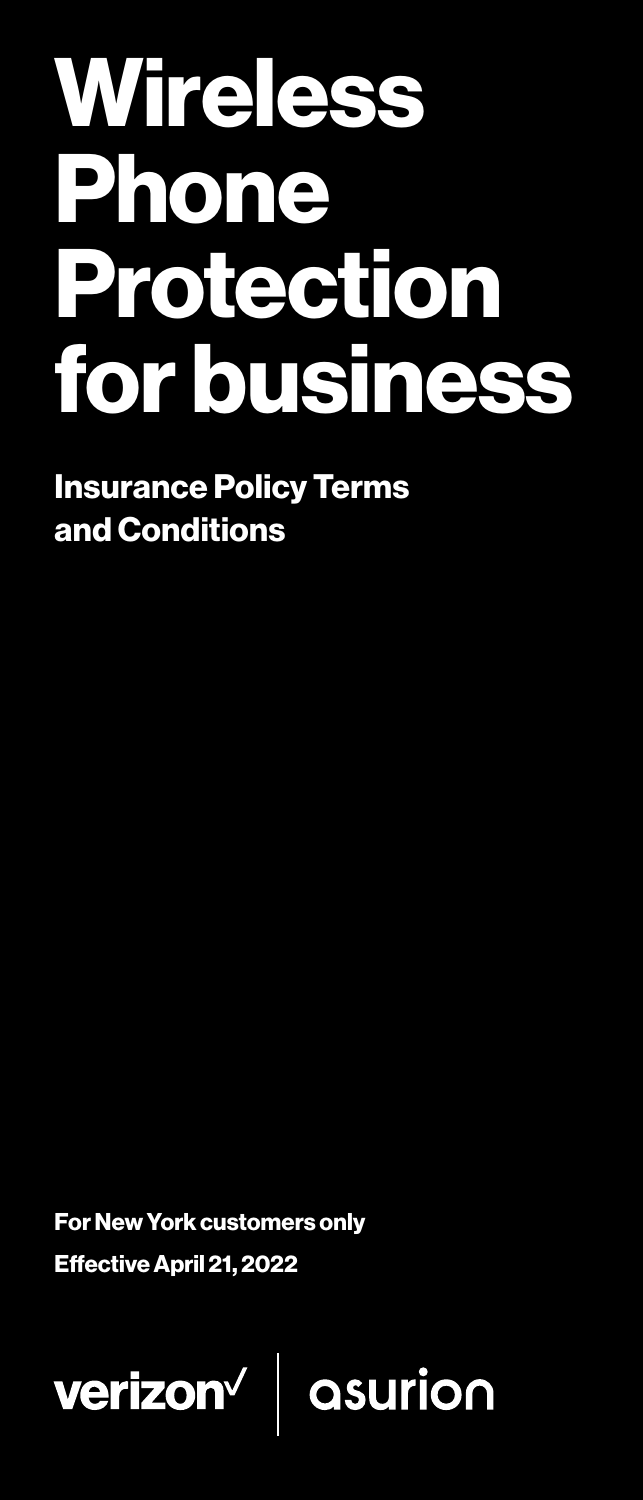# Summary of Key Terms and Conditions

| <b>Wireless Phone Protection (WPP)<sup>1</sup> Insurance</b> |                                                                        |  |
|--------------------------------------------------------------|------------------------------------------------------------------------|--|
| Coverage                                                     | Loss, theft and damage                                                 |  |
| <b>Monthly Charge</b>                                        |                                                                        |  |
| Tier 1 Smartphones<br>and Watches*                           | \$7.25                                                                 |  |
| Tier 2 Smartphones,<br>Watches and Tablets*                  | \$6.00                                                                 |  |
| Tier 3 Smartphones,<br>Watches, Tablets<br>and Basic Phones* | \$4.25                                                                 |  |
| <b>Insurance (WPP)</b><br>Replacement<br><b>Deductibles</b>  | \$19/\$49/\$99/\$149/\$229<br>(depending on device type)               |  |
| <b>Cracked Screen</b>                                        | \$29                                                                   |  |
| <b>Repair<sup>2</sup> Deductible</b>                         | Available for select smartphones and<br>subject to parts availability. |  |
| <b>Insurance (WPP)</b><br><b>Claim Limit in</b>              | 3 (excluding cracked screen repair<br>claims, which are unlimited)     |  |
| 12 months                                                    | Device claim maximum - \$400 or<br>\$3,000, depending on device.       |  |

| <b>Additional Information</b> |                                                                                                                                                                                                                                                                                                                                                        |
|-------------------------------|--------------------------------------------------------------------------------------------------------------------------------------------------------------------------------------------------------------------------------------------------------------------------------------------------------------------------------------------------------|
| Cancellation<br><b>Policy</b> | All device protection options<br>automatically renew each month unless<br>canceled, and are billed directly to your<br>wireless account. You can cancel your<br>coverage at any time and receive a<br>prorated refund of your monthly fee. We<br>may cancel your coverage or change<br>terms by giving you prior written notice<br>as required by law. |
| Replacement<br><b>Devices</b> | Claims may be fulfilled with new or<br>refurbished equipment and may be<br>the same model or another model of<br>like kind and quality. Replacement<br>equipment may contain original or<br>non-original replacement parts. Colors,<br>features and accessory compatibility<br>are not quaranteed.                                                     |

#### All applicable taxes and surcharges extra.

\* For information about your device model tier, see the "Insurance Deductible Amounts" table in this document, go to phoneclaim.com/Verizon or call 1.888.881.2622.

- <sup>1</sup> Lost, stolen or damaged device replacements are provided by Wireless Phone Protection (WPP), which is insurance coverage underwritten in Georgia, by LM General Insurance Company (Boston, MA); in Indiana, by Indiana Insurance Company (Boston, MA); in New Jersey, by Liberty Mutual Mid-Atlantic Insurance Company (Boston, MA), and in all other states, Liberty Insurance Underwriters Inc. (Boston, MA) or one of its insurance company affiliates; in Florida, WPP includes coverage for post-warranty defects (device replacement deductible and claim limit apply). Asurion Insurance Services, Inc. (in California, Agent License #0B35141; in Iowa, Agent License #1001000131), is the Agent and provides the claims servicing under this program.
- <sup>2</sup> Select smartphones that only have a cracked front screen are eligible for cracked screen repair (smartphones with damage to the back glass or other damaged components beyond front glass are not eligible for cracked screen repair). Subject to parts availability, in select locations, which are subject to change at any time. Repairs are performed by an Asurioncertified technician and come with a 12-month limited warranty. Eligibility for cracked screen repair will be determined at time of claim approval. Visit phoneclaim.com/verizon to check current device eligibility. This benefit is provided by Wireless Phone Protection.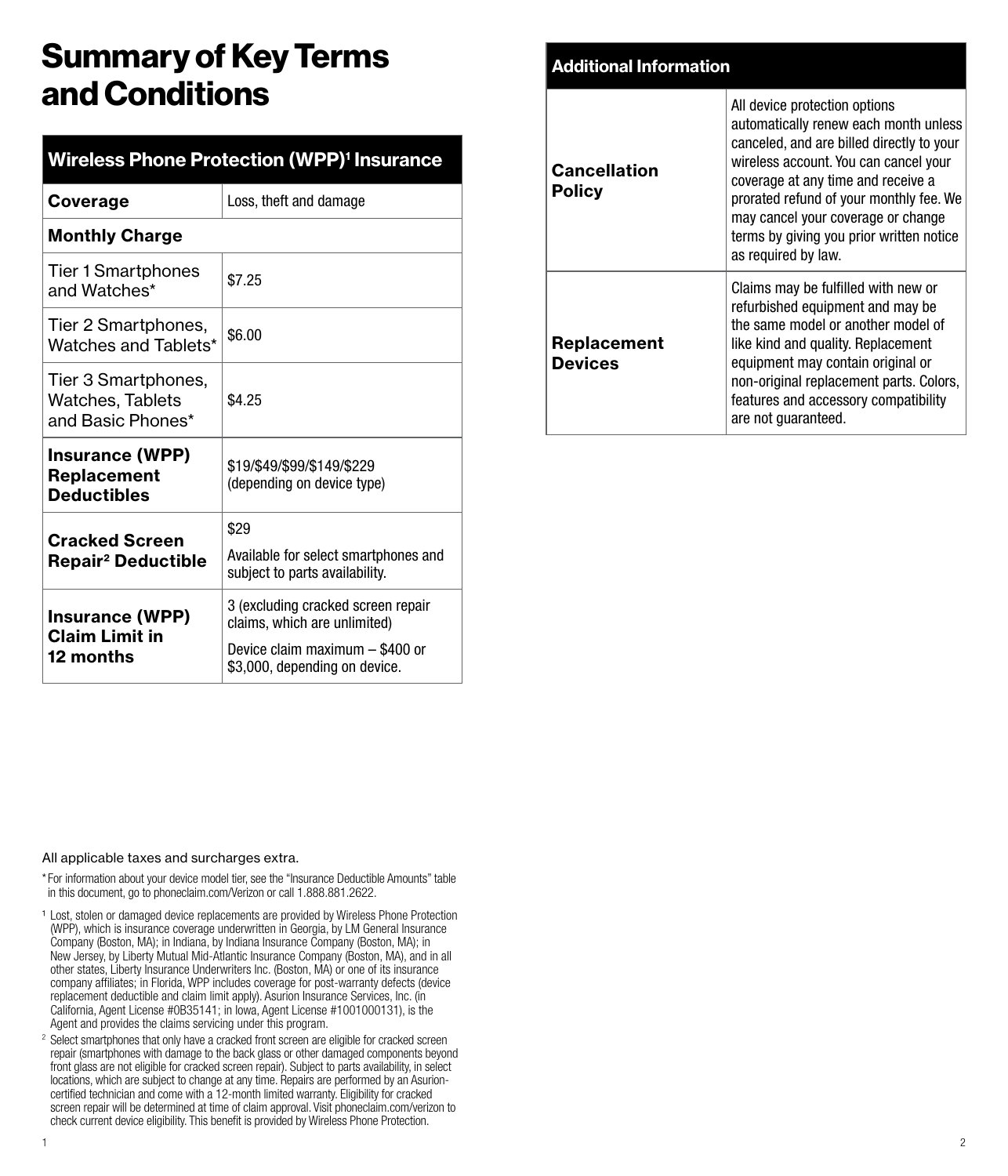# Just for Clarity

Replacement Devices: It is our goal to provide you with a replacement device that is the same color and has the same features, but this cannot be guaranteed. If the same make and model you claim is not available, a similar make and model will be substituted. Your replacement device could be new or refurbished and may contain original or non-original replacement parts. You may also receive standard accessories with lost or stolen claims.

Covered Accessories: The following accessories are covered at the time of loss: one standard battery (attached to the wireless device at the time of loss), and one standard home charger. In addition to the foregoing, the following accessories are covered for wearable devices: one standard wrist band (attached to device at time of loss) of like kind and quality to the band received at time of purchase (not to include bands purchased separate from the watch).

Cracked Screen Repair: Select smartphones that only have a cracked front screen are eligible for cracked screen repair (smartphones with damage to the back glass or other damaged components beyond front glass are not eligible for cracked screen repair). Subject to parts availability, in select locations, which are subject to change at any time. Repairs are performed by an Asurion-certified technician and come with a 12-month limited warranty. Eligibility for cracked screen repair will be determined at time of claim approval. Visit phoneclaim.com/verizon to check current device eligibility. This benefit is provided by Wireless Phone Protection.

#### Filing a Claim:

For lost, stolen or damaged devices: phoneclaim.com/verizon

#### **Or, give us a call:**

Loss, theft or damage: 1.888.881.2622 While traveling internationally: 1.615.647.3364

#### Post-warranty defects or battery replacement: 1.800.922.0204

For Florida customers: 1.888.881.2622

All claims must be filed within 90 days of incident.

Optional Insurance Coverage: You don't need to purchase insurance coverage to activate your Verizon service.

**Duplication of Coverage: You may already have** coverage under your homeowners insurance or other means.

Sales Representative Qualifications: Unless otherwise licensed, Verizon sales representatives are not qualified or authorized to evaluate the adequacy of your existing insurance coverages.

Questions regarding this program should be directed to Liberty Insurance Underwriters Inc.'s licensed agent, Asurion Insurance Services, Inc. at 1.888.881.2622. Once your eligibility is verified, the monthly fee will be added to your wireless bill.

Insurance Exclusions and Limitations: Coverage contains limitations and exclusions including: loss or damage caused by governmental authority; nuclear hazard; war; delay or loss of use; electrical and mechanical breakdown; dishonest or criminal acts; obsolescence; recall or design defect; cosmetic damage; covered under warranty; late claims; programming; repair work; virus; voluntary parting; intentional loss or damage; pollution; fees or charges; failure to mitigate; and vermin. See terms and conditions for full list of exclusions and limitations.

Non-Return Fee: If you receive a replacement device, your original device must be returned to us (unless it has been lost or stolen) using the prepaid shipping label provided with your replacement device. Under the insurance program, a Non-Return Fee based on the cost of the claim to Liberty Insurance Underwriters Inc. may be charged for your failure to return your original device. Under the Verizon Extended Warranty, a Non-Return Fee of up to the full retail price of the replacement device may be charged for your failure to return your original device.

New York Producer Compensation: Verizon Wireless Services, LLC ("Producer") has a limited license to sell wireless communications equipment insurance in New York (license #942643) and will be paid a portion of your monthly premium by Liberty Insurance Underwriters Inc. ("Insurer"). The Producer will be compensated by the Insurer if you purchased the insurance. The Producer's compensation may vary based on the product you purchased. For more information about compensation, please ask your sales representative.

**Fraud:** Any person who, knowingly and with intent to injure, defraud or deceive any insurer, files a statement of claim or an application containing any false, incomplete or misleading information is guilty of insurance fraud. In Florida, such conduct is a felony of the third degree.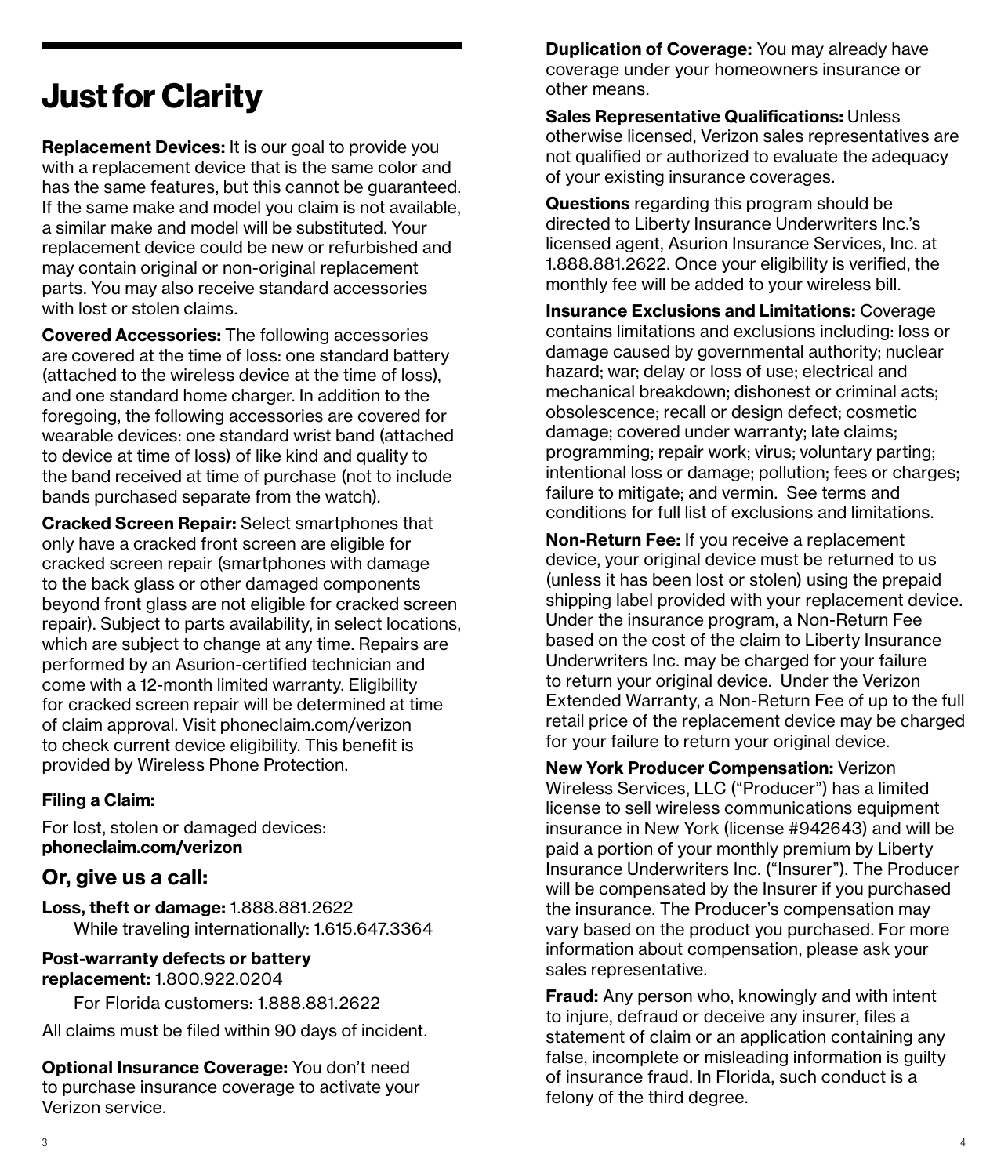Binding Arbitration: WHILE WE TRY AND RESOLVE DISPUTES, THE INSURANCE POLICY CONTAINS A MANDATORY BINDING ARBITRATION PROVISION THAT REQUIRES THE SUBMISSION OF ALL DISPUTES (EXCEPT WHERE EXPRESS STATE EXEMPTIONS ARE PROVIDED) TO ARBITRATION IN ACCORDANCE WITH THE PROVISIONS SET FORTH IN SECTION G.1. OF THE POLICY.

The Arbitration Agreements do not prevent you from informing federal, state or local agencies of any dispute. If you do not agree to submit disputes to binding and individual arbitration, or you do not agree to any other provision of the Arbitration Agreements, you should not enroll in Wireless Phone Protection products.

Electronic Communications: If you have provided or in the future provide your email or other electronic address to Verizon, Asurion or its partners involved in administering this program may send you program Terms and Conditions and legal notices through electronic means. These communications will be sent to the last electronic address Verizon has on file, unless prohibited by state law. If an email address is not provided, this information will be mailed to you. Legal notices will not be sent to New York residents via email.

Covered Property: Your coverage applies to the device being used on your mobile number (for Total Mobile Protection Multi-Device for Business, coverage applies to devices you have registered for coverage). If you change devices, your deductible or premium could change. Please see the sample list of devices in this brochure. Device Protection coverage follows the mobile number that is enrolled on your account.

For Residents of California, Indiana, Maryland, and Illinois: Consumer hotlines in your state for the California Department of Insurance is 1-800-927- HELP (4357); for the State of Indiana Department of Insurance is 1-800-622-4461; and for the Maryland Department of Insurance is 1-800-492-6116. The Illinois Department of Insurance can be contacted by mail at 320 W. Washington St., Springfield, IL 62767, by phone at (877) 527-9431 or online at https://mc.insurance.illinois.gov/messagecenter. nsf (online form) or https://insurance.illinois.gov/ Complaints/PropertyCasualtyComplaintForm.pdf (printable format).

For Washington Residents Only, we may change the insurance terms and conditions with at least 30 days' notice, and we may only cancel for the following reasons and notice: (i) 15 days for fraud or material misrepresentation in obtaining coverage or the

presentation of a claim; (ii) 10 days for nonpayment; (iii) immediately for no longer having active service with Verizon or exhausting your aggregate claim limit: or (iv) 30 days based on a determination by Verizon or the Agent that the program should no longer be offered. We will not increase the premium or deductible or restrict coverage more than once in any 6 month period but will provide to each Washington policyholder a 30 day advance written notice of any premium or deductible increase.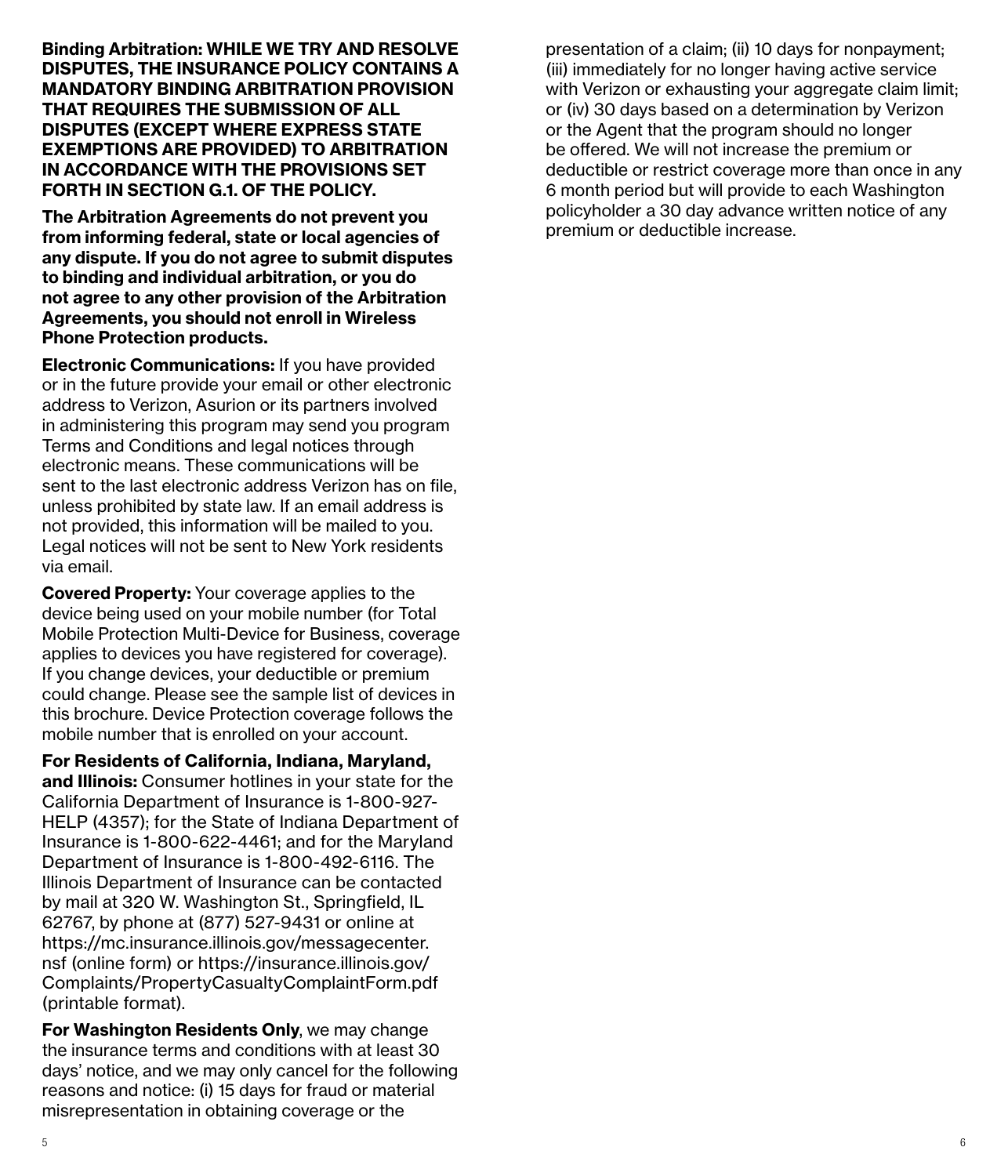# Insurance (WPP) **Replacement** Deductible Amounts

#### For select devices

This deductible schedule may be changed from time to time, as some devices may be moved to a different tier during the term of enrollment.

| <b>Tier 1 Smartphones and Watches</b> |                                                                                                                                                                                                                                                                                                                                                                                                                                                                                                                                                                                                                                                                                                                                                                                                                  |  |
|---------------------------------------|------------------------------------------------------------------------------------------------------------------------------------------------------------------------------------------------------------------------------------------------------------------------------------------------------------------------------------------------------------------------------------------------------------------------------------------------------------------------------------------------------------------------------------------------------------------------------------------------------------------------------------------------------------------------------------------------------------------------------------------------------------------------------------------------------------------|--|
| \$229                                 | Apple® iPhone® 11. iPhone® 11 Pro. iPhone® 11<br>Pro Max. iPhone <sup>®</sup> 12. iPhone <sup>®</sup> 12 Mini. iPhone <sup>®</sup><br>12 Pro. iPhone <sup>®</sup> 12 Pro Max. iPhone <sup>®</sup> 13. iPhone <sup>®</sup><br>13 Pro. iPhone <sup>®</sup> 13 Pro Max. iPhone <sup>®</sup> 8 Plus 256<br>GB. iPhone® X. iPhone® XR. iPhone® XS. iPhone®<br>XS Max, Samsung Galaxy Note 10 Plus, Samsung<br>Galaxy Note 20 5G, Samsung Galaxy Note 20 Ultra<br>5G, Samsung Galaxy Note 8, Samsung Galaxy Note<br>9, Samsung Galaxy S10, Samsung Galaxy S10 Plus,<br>Samsung Galaxy S10e, Samsung Galaxy S20 5G,<br>Samsung Galaxy S20 Plus 5G, Samsung Galaxy<br>S20 Ultra 5G, Samsung Galaxy S21 5G, Samsung<br>Galaxy S21 Plus 5G, Samsung Galaxy S21 Ultra 5G,<br>Samsung Galaxy S8 Plus, Samsung Galaxy S9 Plus |  |

## Tier 2 Smartphones, Watches and Tablets

All deductibles are nonrefundable, and per approved claim.

If you don't see your device, go to phoneclaim.com/Verizon or call 1-888-881-2622. \$69 deductible tier does not apply to any device models at this time but may be used in the future.

The Asurion® and Verizon® trademarks and logos are the property of Asurion, LLC and Verizon Trademark Services, LLC, respectively. All rights reserved. Apple, Apple Watch, iPad, iPad Air, iPad mini, iPad Pro and iPhone are trademarks of Apple Inc. DROID is a trademark of Lucasfilm Ltd. and its related companies. Used under license. All other trademarks, service marks, and product brands that appear herein are the property of their respective owners. Asurion, LLC and Verizon Trademark Services, LLC are not affiliated with, or sponsored or endorsed by, any of the respective owners of the other trademarks appearing herein.

**\$149**

iPad® 10.2" 128 GB (2020), iPad® 2017 128 GB, iPad® 6 9.7" 128 GB (2018), iPad® 64 GB (2021) Wi-Fi+Cellular, iPad® 7th Generation 128 GB, iPad® Air (16 GB, 32 GB, 64 GB), iPad® Air 2 (16 GB, 32 GB, 64 GB), iPad® Air 3 64 GB, iPad® Mini 2 (16 GB, 32 GB, 64 GB), iPad® Mini 5 64 GB, iPhone® 6 Plus, iPhone® 6s Plus, iPhone® 7 Plus (32 GB, 128 GB), iPhone® 8 256 GB, iPhone® 8 Plus (64 GB, 128 GB), iPhone® SE 2020 256 GB, Apple® Watch 4 44MM (GPS+Cellular) Aluminum, Apple® Watch 5 44mm (GPS+Cellular) Aluminum, Apple® Watch 5 Nike 44mm (GPS+Cellular), Apple® Watch 6 40mm (GPS+Cellular) Aluminum, Google Pixel 2 64 GB, Google Pixel 4A 5G UW 128 GB, LG G6, LG G7 ThinQ 64 GB, LG Velvet 5G 128 GB, Motorola Moto Z Force, Motorola Moto Z2 Force, Nokia 8 V 5G UW 64 GB, Samsung Galaxy A51 5G 128 GB, Samsung Galaxy A71 5G 128 GB, Samsung Galaxy S20 FE 5G UW 128 GB, Samsung Galaxy S6 (32 GB, 64 GB), Samsung Galaxy S7 32 GB, Samsung Galaxy S7 Edge 32 GB, Samsung Galaxy S8 64 GB, Samsung Galaxy S9 64 GB, iPad® Air (2020), iPad® Pro 10.5, iPad® Pro 11" (2018, 2020, 2021), iPad® Pro 12.9" (2018, 2020, 2021), iPad® Pro 9.7, Samsung Galaxy Tab S7 5G 128 GB, Samsung Galaxy Tab S7 Plus 5G 128 GB

#### Tier 3 Smartphones, Watches, Tablets and Basic Phones

| \$19 | Alcatel Go Flip V, Kyocera Cadence, Kyocera Dura<br>XV Extreme With Camera, Kyocera Dura XV LTE,<br>Motorola Moto G Power 64 GB, Motorola Moto<br>G7 Power 32 GB, Novatel Wireless MiFi 6620L.<br>Novatel Wireless MiFi 8800L, Orbic Speed 4G,<br>Samsung Galaxy A01 16 GB, Samsung Galaxy A02<br>32 GB, Samsung Galaxy A10e 32 GB, Samsung<br>Galaxy A20 32 GB, Samsung Galaxy J3 V (2018),<br>Samsung Galaxy J7 V, Samsung Galaxy J7 V 2,<br>Verizon Gizmo Watch 2 |
|------|----------------------------------------------------------------------------------------------------------------------------------------------------------------------------------------------------------------------------------------------------------------------------------------------------------------------------------------------------------------------------------------------------------------------------------------------------------------------|
| \$49 | iPad <sup>®</sup> 10.2" 32 GB (2020), iPad <sup>®</sup> 5th Generation<br>32 GB, iPad® 6 9.7" 32 GB (2018), iPad® 7th<br>Generation 32 GB, Samsung Galaxy Tab S5e 10.5"<br>64 GB, LG GPad 5 10.1 32 GB, Samsung Galaxy<br>Tab A 8 32 GB (2019), Samsung Galaxy TAB A 8.4<br>32 GB, Samsung Galaxy Tab E, Samsung Galaxy<br>Tab E 8.0 32 GB                                                                                                                           |

# Cracked Screen Repair

Deductible  $\frac{1}{2}$ \$29

NOTE: Repair is available on select smartphones, subject to parts availability. To check availability, go to phoneclaim.com/Verizon.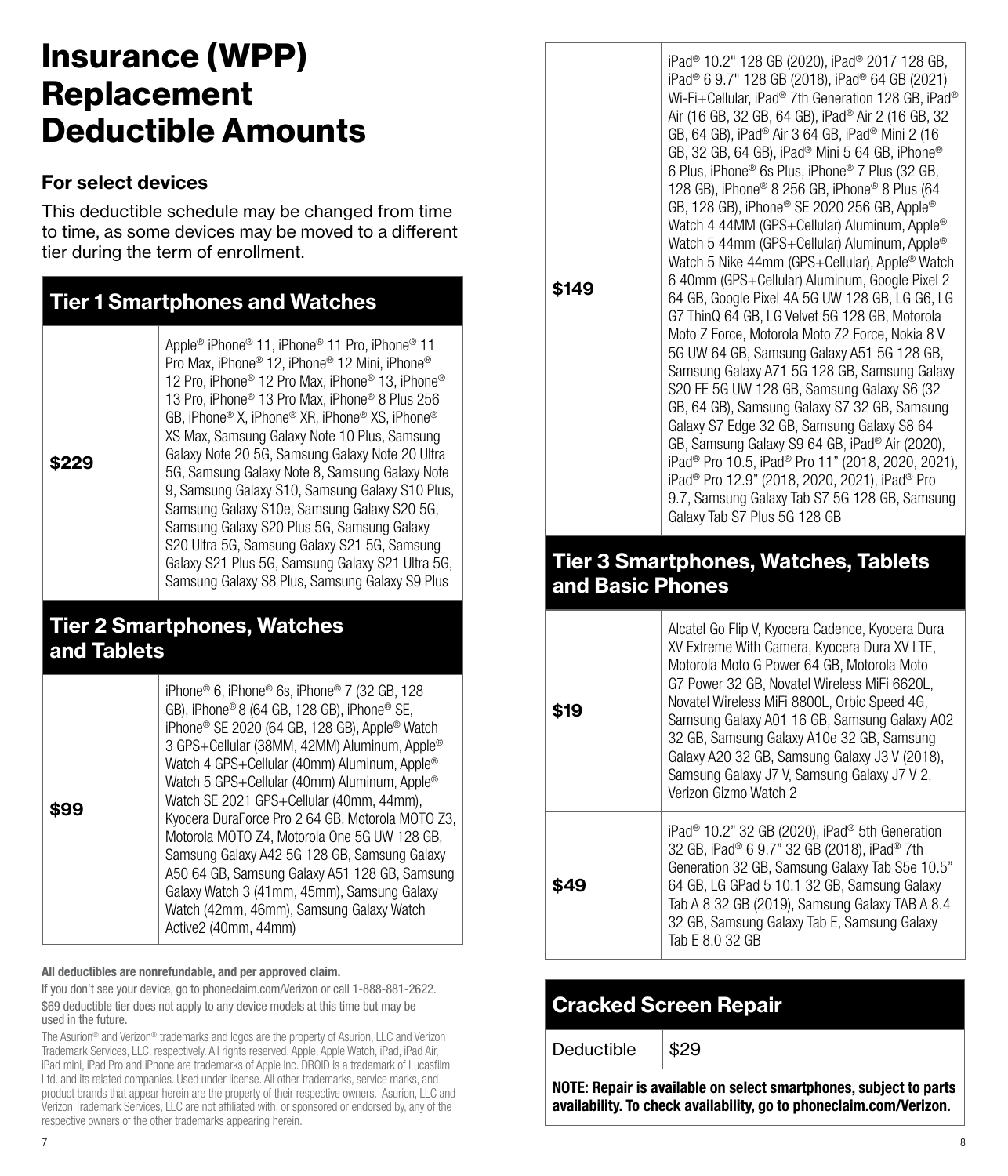#### TEXAS IMPORTANT NOTICE

To obtain information or make a complaint: You may contact the Texas Department of Insurance to obtain information on companies, coverages, rights or complaints at 1.800.252.3439.

You may write the Texas Department of Insurance: P.O. Box 149104 Austin, TX 78714-9104 Fax: 512.490.1007 Web: www.tdi.texas.gov Email: ConsumerProtection@tdi.texas.gov

PREMIUM OR CLAIM DISPUTES: Should you have a dispute concerning your premium or about a claim, you should contact the agent or company first. If the dispute is not resolved, you may contact the Texas Department of Insurance.

ATTACH THIS NOTICE TO YOUR POLICY: This notice is for information only and does not become a part or condition of the attached document.

> Wireless Communications Equipment Coverage Insurance Policy By: in Georgia, LM General Insurance Company, in Indiana, Indiana Insurance Company, in New Jersey, Liberty Mutual Mid-Atlantic Insurance Company, and in all other states, Liberty Insurance Underwriters Inc., or one of its insurance company affiliates.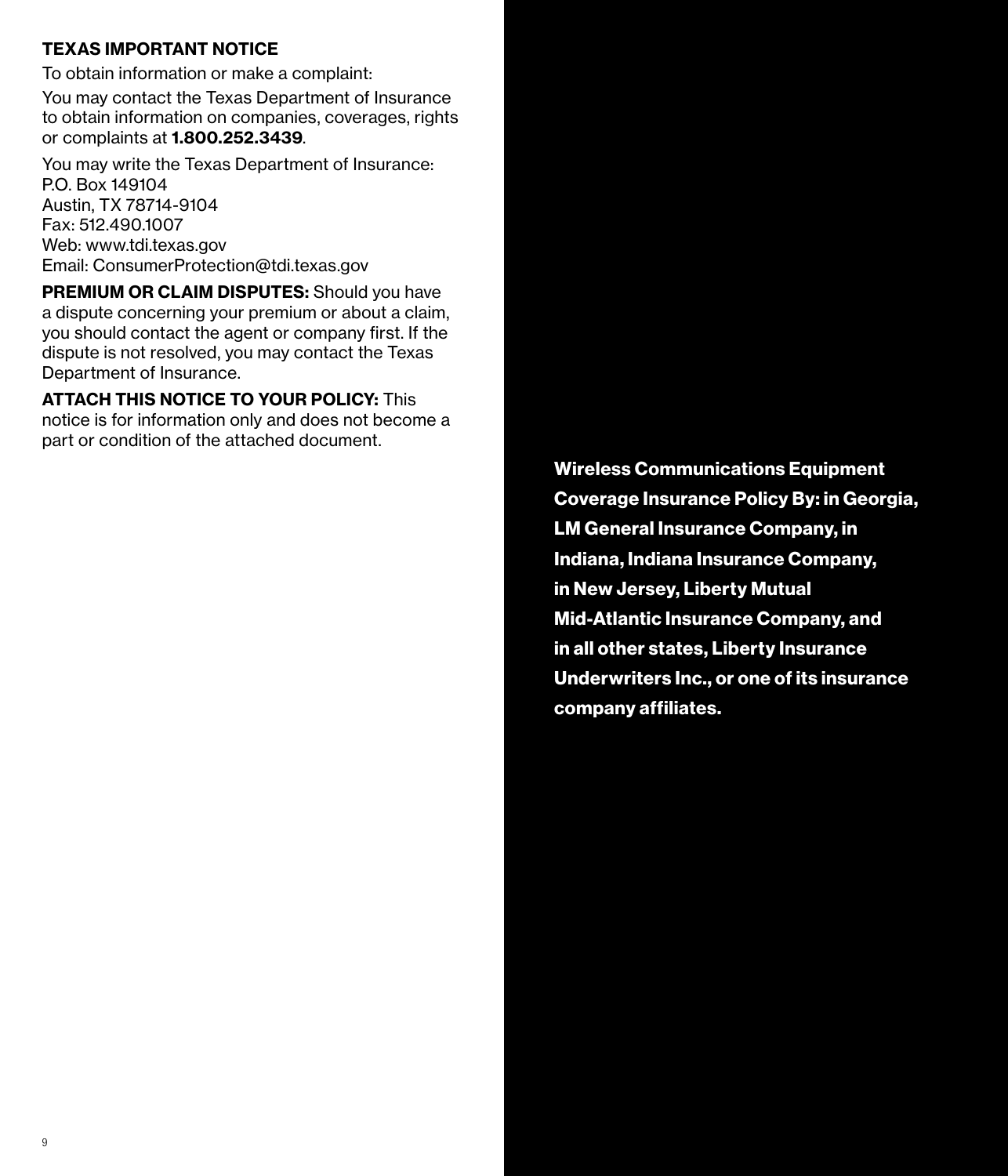# WIRELESS COMMUNICATIONS EQUIPMENT COVERAGE INSURANCE POLICY

Various provisions in the policy restrict coverage. Read the entire policy carefully to determine rights, duties and what is and is not covered.

The words "we," "us" and "our" refer to the insurer providing coverage, in Georgia: LM General Insurance Company, in Indiana: Indiana Insurance Company, in New Jersey: Liberty Mutual Mid-Atlantic Insurance Company, and in all other states: Liberty Insurance Underwriters Inc., or one of its insurance company affiliates.

The terms "you" and "your" mean, as the context requires, the First Named Insured or any Additional Insured or both.

The word "Agent" refers to Asurion Insurance Services, Inc.

The term "Authorized Service Center" means the service center providing repair and replacement services on our behalf.

The term "Wireless Service Provider" means Verizon Wireless, who is the First Named Insured, providing the Covered Property.

#### A. COVERAGE

In exchange for premium paid when due, we agree to provide the coverage as stated in this policy on a month to month basis, provided that any covered damage or loss to the Covered Property is sustained while your coverage is in effect.

#### 1. Who Is Covered

#### a. First Named Insured

The First Named Insured is Verizon Wireless for its interest in Covered Property.

#### b. Additional Insureds

The First Named Insured has the right to request Additional Insured status for a customer for his or her interest in the Covered Property which he, she or it owns (references herein to "Insured" refer collectively to "First Named Insured" and "Additional Insured"). Requests for coverage for Additional Insureds are subject to our approval.

(1) Line Based Coverage provides coverage for Covered Property in use on a specific enrolled mobile number active on the account for wireless communication service with the Wireless Service Provider.

For devices with multiple-SIM capability, two (2) separate enrolled mobile numbers that are active on the account for wireless communication service with the Wireless Service Provider may be in use on the same Covered Property.

When an enrolled mobile number is removed from the Additional Insured's account with the Wireless Service Provider, coverage ceases immediately for any Covered Property associated with that mobile number, unless the Covered Property has multiple-SIM capability and is also in use on a separate enrolled mobile number.

#### 2. Covered Property

Covered Property means only the mobile wireless communications equipment as follows:

a. If you have subscribed to Line Based

**Coverage:** Covered Property means the wireless device owned by you for which: 1) the unique identification number (International Mobile Equipment Identity (IMEI)), Electronic Serial Number (ESN), or Mobile Equipment ID (MEID) of such wireless device is reflected in the records of the Wireless Service Provider at the time your coverage initially became effective; and 2) for which outgoing airtime usage has been logged with the Wireless Service Provider on the account after coverage became effective; unless you have logged outgoing airtime on a different wireless phone immediately prior to the time of loss, in which case such wireless device becomes the Covered Property so long as: i) such wireless device is owned by you and you provide us proof of ownership and ii) airtime usage was logged on such device on the account with the Wireless Service Provider immediately prior to the time of loss.

b. If you have subscribed to Account Based **Coverage:** When you enroll in Account Based Coverage for Small / Medium Business, you receive the number of coverage slots (i.e., enrolled mobile numbers) that corresponds to the number of mobile numbers on your account, as indicated in the chart in section C.3. ("Limits of Liability"), each of which can be registered to one mobile number in use on your account with the Wireless Service Provider. To register one of your mobile numbers to an available coverage slot, you must register it with Asurion. When you register a mobile number on an enrolled account under an available coverage slot, the device in use on the registered mobile number becomes Covered Property so long as the device: a) is owned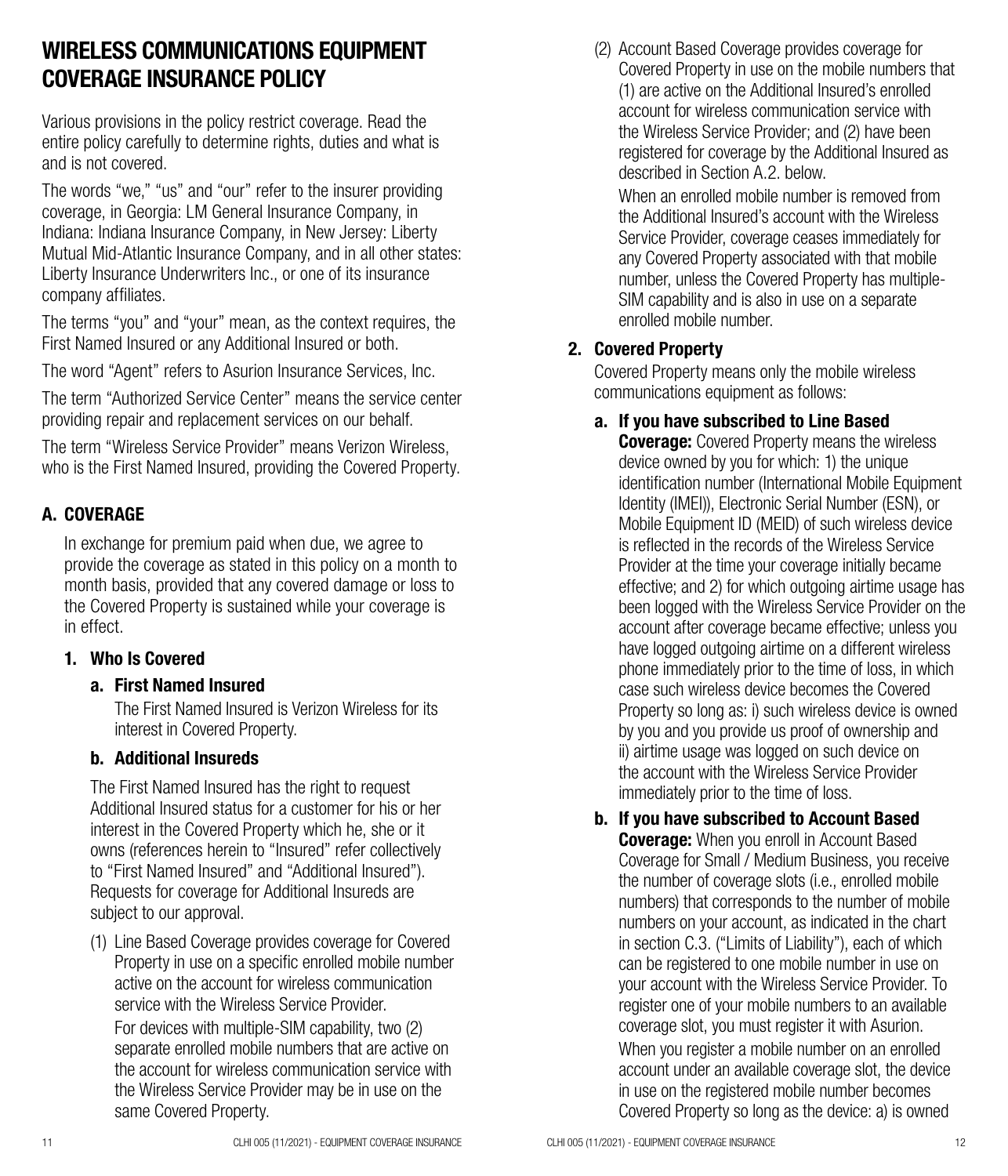by you; b) the device's unique identification number (International Mobile Equipment Identity (IMEI), Electronic Serial Number (ESN), or Mobile Equipment ID (MEID)) is reflected in the records of the Wireless Service Provider; and c) outgoing airtime usage has been logged by the device with the Wireless Service Provider on your account after your account was enrolled in Account Based Coverage for Small / Medium Business. If you change the device in use in a coverage slot, the new device becomes the Covered Property in place of the previous device so long as the requirements of this paragraph are met. Devices that have been registered in a coverage slot, will remain in that slot for 12 months from the date of loss for Covered Property associated with that mobile number.

You may only register for the number of devices shown in the coverage slots column of the Limits Chart for the coverage tier for which you are enrolled (see the chart in Section C.3., ("Limits of Liability"). If you fill all of your available coverage slots, the Agent will contact you to discuss your options. Adding or removing mobile numbers to or from your account may change your total number of available coverage slots and your monthly premium. Please review the Verizon Device Protection Business Program brochure or contact Asurion or the Wireless Service Provider regarding your coverage or eligible mobile number registration.

c. The following applies to both Line Based Coverage and Account Based Coverage:

Covered Property includes an accessory used with the Covered Property at the time of loss, specifically: one (1) standard battery (attached to wireless device at time of loss); and one (1) standard home charger. In addition to the foregoing, accessories used with connected wearable devices that are Covered Property at the time of loss, include: one (1) standard wrist band (attached to the device at the time of loss) of like kind and quality to the band received at time of purchase (not to include bands purchased separately from the watch).

#### 3. Coverage Period

Coverage is provided for the policy period shown in the Declarations subject to Section G.4.b.

#### 4. Coverage Territory

We insure the Covered Property wherever it is located in the world.

We may require any claims occurring outside the United States or its territories to be processed in the United States.

#### 5. Covered Causes of Loss

Covered Causes of Loss means risks of being lost, stolen or directly damaged, except as limited or excluded elsewhere in the policy.

*In the State of Florida, the above paragraph A.5. is replaced in its entirety by the following:*

#### 5. Covered Causes of Loss

Covered Causes of Loss means risks of mechanical or electrical breakdown or being lost, stolen or directly damaged, except as limited or excluded elsewhere in the policy.

#### 6. Property Not Covered

Covered Property does not include:

- **a.** Contraband or property in the course of illegal transportation or trade.
- **b.** Data, meaning information input to, stored on, or processed by the Covered Property. This includes documents, databases, messages, licenses, contact information, passwords, books, games, magazines, photos, videos, ringtones, music, and maps.
- c. Proprietary electronic devices included with automobile systems and any motor vehicle or watercraft original or after-market equipment or accessories, whether or not permanently installed, including any antenna or wiring.
- **d.** Property that has been entrusted to (including property in-transit) others for any service, repair or replacement, other than the Authorized Service Center or its designee.
- **e.** Nonstandard Software, meaning software other than Standard Software. "Standard Software" means the operating system pre-loaded on or included as standard with the Covered Property from the manufacturer.
- f. Wireless Equipment whose unique identification number (including serial number, ESN, MEID, IMEI or similar unique identification number) has been altered, defaced or removed.
- **g.** Nonstandard External Media, meaning physical objects on which data can be stored but which are not integrated components of the Covered Property required for it to function. This includes data cards, memory cards, external hard drives, and flash drives. Nonstandard External Media does not include Standard External Media. "Standard External Media" means physical objects on which data can be stored and that came standard in the original packaging with the Covered Property from the manufacturer but which are not integrated components of the Covered Property required for it to function.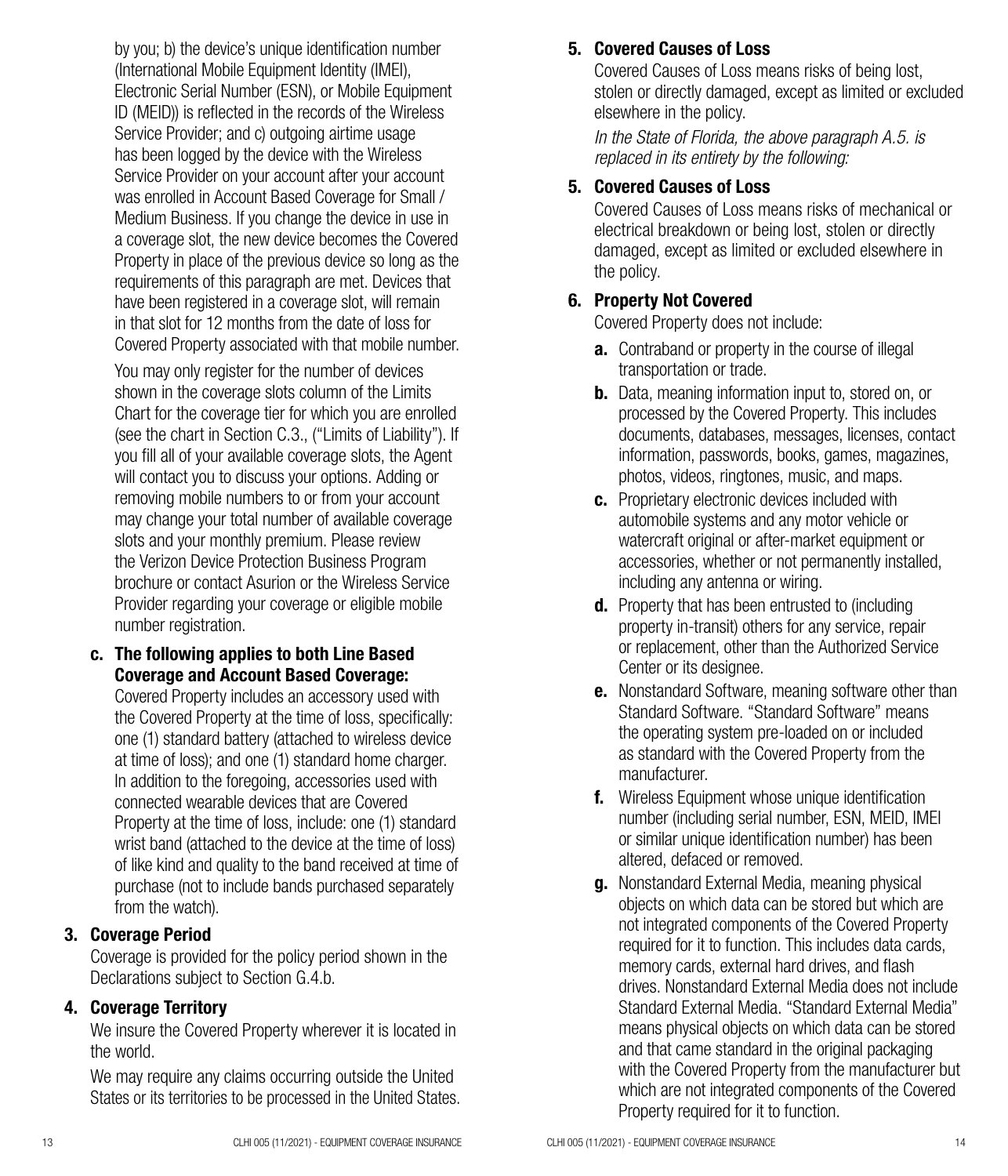- **h.** Any property you lease, rent or hold for others.
- i. Any other equipment or accessories not described as Covered Property.
- j. Batteries (unless otherwise covered as a covered accessory when part of a loss to other Covered Property).

*In the State of Florida, the above paragraph A.6.j. is deleted in its entirety.*

#### B. EXCLUSIONS

This insurance does not apply to loss or damage identified in any of the following or directly or indirectly caused by or resulting from any of the following:

#### 1. Governmental Authority

Seizure or destruction of property by order of governmental authority.

#### 2. Nuclear Hazard

Nuclear reaction or radiation, or radioactive contamination, however caused. If physical loss or damage by fire ensues, we will pay only for such ensuing loss or damage.

#### 3. War

(a) War, including undeclared or civil war;

- (b) Warlike action by a military force; or
- (c) Insurrection, rebellion, revolution, usurped power or action taken by governmental authority in hindering or defending against any of these.

Such loss or damage is excluded regardless of any other cause or event that contributes concurrently or in any sequence to the loss or damage.

#### 4. Delay, Loss of Use

Indirect or consequential loss or damage, including loss of use, interruption of business, loss of service, loss of market, loss of time, loss of profits, inconvenience or delay in repairing or replacing lost or damaged Covered Property.

#### 5. Electrical and Mechanical Breakdown

Failure of Covered Property to operate due to a faulty part or workmanship or normal wear and tear when operated according to the manufacturer's instructions. *The above paragraph B.5. is deleted in Florida and not replaced.*

#### 6. Dishonest or Criminal Acts

Dishonest, fraudulent or criminal acts by you, any authorized user of the Covered Property, anyone you entrust with the Covered Property, or anyone else with an interest in the Covered Property for any purpose, whether acting alone or in collusion with others.

#### 7. Obsolescence

Obsolescence or depreciation.

#### 8. Recall or Design Defect

(a) Manufacturer's recall; or

(b) Error or omission in design, programming or system configuration.

#### 9. Cosmetic Damage

Cosmetic damage, however caused, that does not affect the manufacturer's intended use. This includes:

(a) Cracking, marring, or scratching.

(b) Change in color or other change in the exterior finish.

(c) Expansion or contraction.

#### 10. Covered Under Warranty

Loss or damage that is covered under the manufacturer's warranty. In the event we have knowledge of a prior malfunction, proof of repair may be required before coverage for future claims is applicable.

#### 11. Late Claims

Claims not reported as required by Section E.3. of the policy.

#### 12. Programming, Repair Work

Programming, cleaning, adjusting, repairing, modifying, installing, servicing, maintaining, or performing any other work upon Covered Property.

#### 13. Virus

Computer virus or any other malicious code or similar instruction that:

- (a) Disrupts the normal operation of the Covered Property; or
- (b) Results in destruction of or unsuitability of data or programs stored in the Covered Property.

#### 14. Voluntary Parting

Voluntarily parting with Covered Property by an Insured or by any person entrusted with Covered Property, whether or not induced to do so by any fraudulent scheme, trick, device or false pretense.

#### 15. Intentional Loss or Damage

Abuse, intentional acts, or use of the Covered Property in a manner inconsistent with the use for which it was designed, intended, or advised by the manufacturer or that would void the manufacturer's warranty.

#### 16. Pollution

The discharge, dispersal, seepage, migration or escape of pollutants. Pollutants means any solid, liquid, gaseous, or thermal irritant or contaminant including smoke, vapor, soot, fumes, acid, alkalis, chemicals,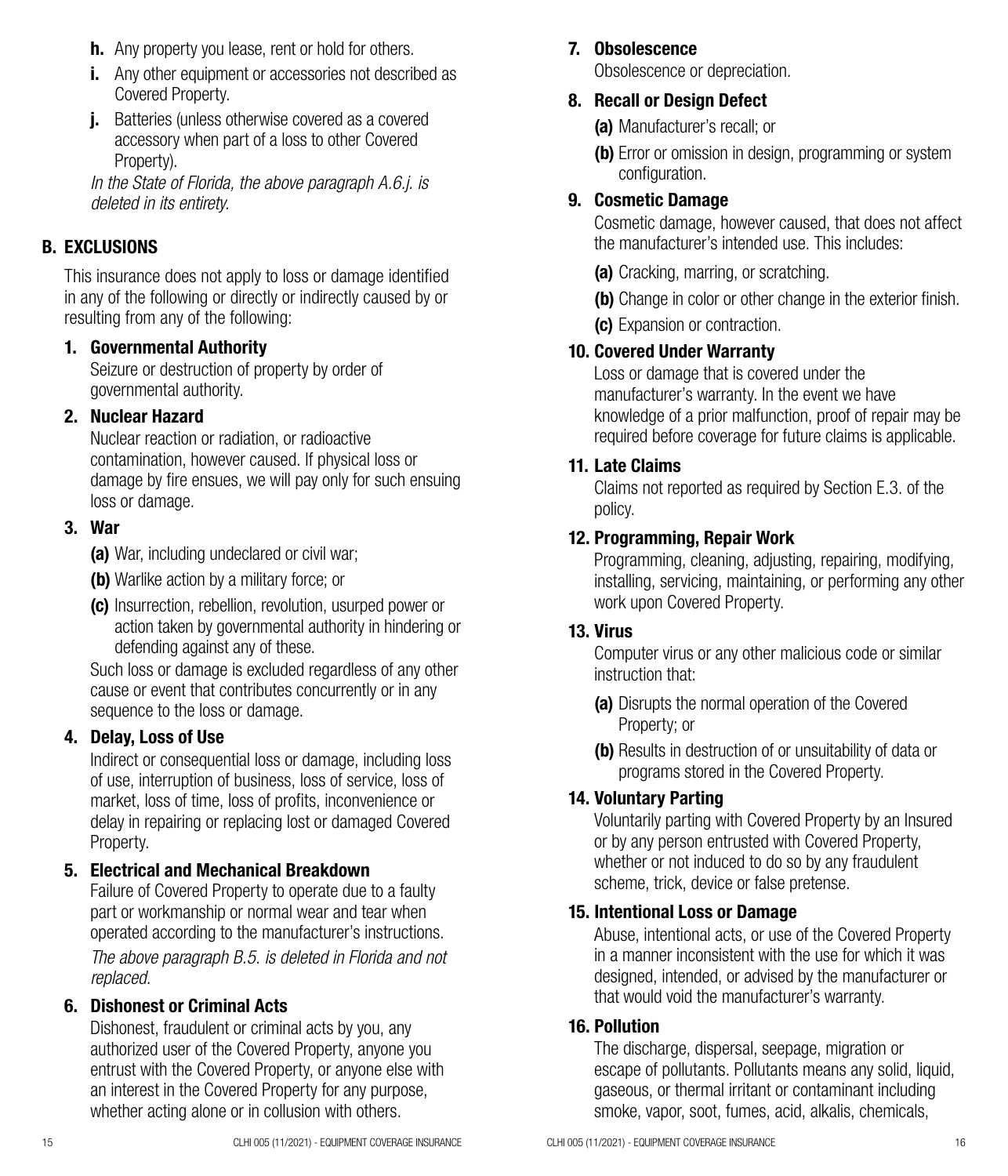artificially produced electric fields, magnetic field, electromagnetic field, sound waves, microwaves, and all artificially produced ionizing or non-ionizing radiation and/or waste. Waste includes materials to be recycled, reconditioned or reclaimed.

#### 17. Fees or Charges

Any fees or charges assessed by Verizon Wireless, whether the charges incurred are legitimate or fraudulent.

#### 18. Failure to Mitigate

Failure to do what is reasonably necessary to minimize the loss and to protect the Covered Property from any further loss.

#### 19. Vermin

Insects, rodents, or other vermin.

#### C. LIMITS OF INSURANCE

**1.** The most we will spend in any one occurrence to repair or replace Covered Property is either:

| Limit of | <b>Applies to Covered Property</b><br><b>Insurance in Schedule</b>                                                                                                                  |
|----------|-------------------------------------------------------------------------------------------------------------------------------------------------------------------------------------|
| \$400    | None                                                                                                                                                                                |
| \$3.000  | A1, B1, C1, D1, E1, F1, M1, N1, O1, P1<br>Q1, R1, S1, T1, U1, V1, W1, X1, Y1, Z1,<br>AA1, BB1, CC1, DD1, EE1, FF1, GG1,<br>HH1, II1, JJ1, KK1, LL1, MM1, NN1,<br>001, PP1, QQ1, RR1 |

This Limit of Insurance applies separately to each claim.

 2. When Line Based Coverage is chosen by the Additional Insured, each Additional Insured is limited to three (3) losses for lost, stolen or directly damaged, and unlimited cracked screen in any consecutive 12 month time period, including losses incurred during any prior consecutive policy period. When this limit is exhausted, coverage will cease immediately and we will notify the Additional Insured that coverage has ceased and no future premiums are due.

*In the State of Florida, the above paragraph C.2. is replaced in its entirety by the following:* 

**2.** When Line Based Coverage is chosen by the Additional Insured, each Additional Insured is limited to three (3) losses for mechanical or electrical breakdown or being

lost, stolen or directly damaged, and unlimited cracked screen losses in any consecutive 12 month time period, including losses incurred during any prior consecutive policy period. When this limit is exhausted, coverage will cease immediately and we will notify the Additional Insured that coverage has ceased and no future premiums are due.

3. When Account Based Coverage is chosen by the Additional Insured, the maximum number of losses in any consecutive 12 month time period, including losses incurred during any prior consecutive policy period, for each Additional Insured's account is limited to the applicable aggregate limit as shown below and unlimited cracked screen losses:

| <b>Coverage Tiers</b><br>based on Total<br><b>Enrolled Mobile Coverage</b><br><b>Numbers</b> | <b>Available</b><br><b>Slots</b> | <b>Shared</b><br><b>Claims</b> |
|----------------------------------------------------------------------------------------------|----------------------------------|--------------------------------|
| $3-10$                                                                                       | 3                                | հ                              |
| $11-24$                                                                                      | 11                               | 22                             |
| $25 - 49$                                                                                    | 25                               | 50                             |

The applicable Aggregate Limit is determined based on the total number of enrolled mobile numbers on an Additional Insured's account with the Wireless Service Provider at the time coverage for the Additional Insured begins. If during the coverage period, the Additional Insured adds or removes enrolled mobile numbers from their account with the Wireless Service Provider, the Aggregate Limit will automatically adjust after completion of each covered claim based on the total number of enrolled mobile numbers on their account immediately after completion of the claim. If the number of losses in the prior 12 month time period equals or exceeds the Aggregate Limit applicable after completion of the claim, coverage will cease immediately.

When this limit is exhausted, we will notify the Additional Insured that coverage has ceased and no future premiums are due.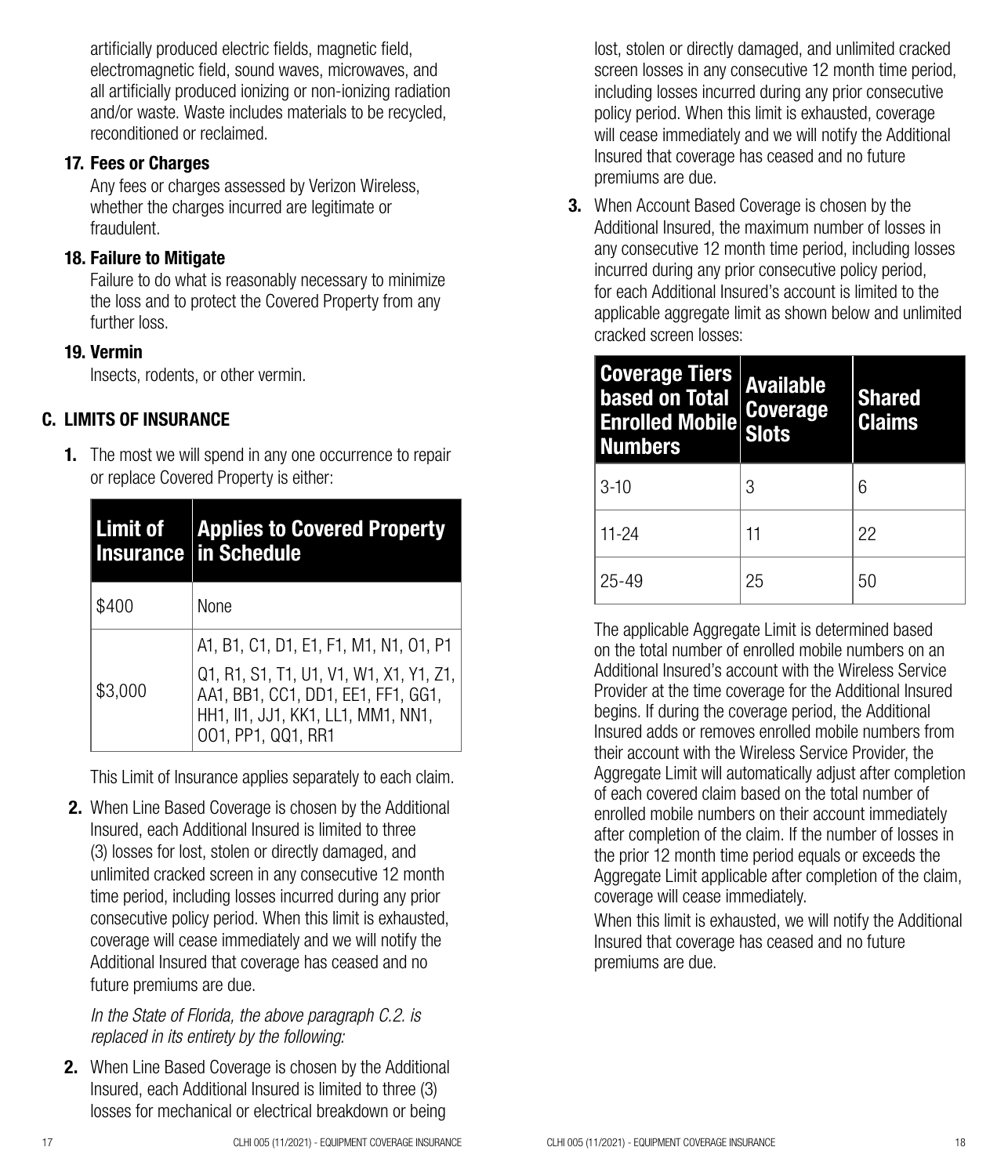# D. DEDUCTIBLE

The Deductible is as follows:

| <b>Deductible</b> | <b>Applies to Covered Property</b><br>in Schedule       |
|-------------------|---------------------------------------------------------|
| \$19              | A1, M1, S1, Y1, EE1, KK1, RR1                           |
| \$29              | 001                                                     |
| \$49              | E1, Q1, W1, CC1, II1, 001                               |
| \$99              | B1, N1, T1, Z1, FF1, LL1                                |
| \$149             | C1, F1, O1, R1, U1, X1, AA1, DD1,<br>GG1, JJ1, MM1, PP1 |
| \$229             | D1, P1, V1, BB1, HH1, NN1                               |

This deductible is non-refundable and is payable at the time a loss is approved by the Agent. This Deductible will apply to each filed and approved covered claim, and does not reduce the Limit of Insurance. Only an Insured may pay the Deductible.

#### E. INSURED'S DUTIES IN EVENT OF LOSS TO INSURED'S COVERED PROPERTY

In the event of loss or damage to Covered Property, the Insured presenting the claim must cooperate with us and see that the following are done:

#### 1. Suspend Wireless Service

Suspend your wireless communication service, if applicable, as soon as possible if the Covered Property is lost or stolen.

#### 2. Notify Police

If a claim involves a violation of law or any loss of possession, notify the police and obtain a police report or case number, the police station phone number, and the officer's name and badge number taking the report. If requested, provide a copy of the police report to Asurion Insurance Services, Inc. within 30 days of request.

#### 3. Notify Agent, Give Description

Notify the Asurion Insurance Services, Inc. within 90 days of the time of loss.

Give a complete description of:

- a. The Covered Property, including make and model, wireless number, if applicable, and unique identification number (such as serial number, ESN, MEID, IMEI or similar unique identification number); and
- **b.** How, when and where the loss or damage occurred.

# 4. Protect

Take all reasonable steps to protect the Covered Property from further damage.

# 5. Permit Inspection

Permit us or our Agent to inspect the damaged property. If we request to evaluate your equipment failure prior to completion of your claim, we may require you to take the Covered Property to a specified location in your area, or send it to the Agent or Authorized Service Center at our expense.

#### 6. Statement Under Oath

If requested by us or our Agent, submit to questioning under oath about a claim or other matter relating to the policy. In such event, the answers must be signed and may be recorded.

## 7. Proof of Loss and Ownership

If required, provide:

- a. Proof of ownership, such as a bill of sale, receipt, proof of purchase or warranty exchange.
- **b.** A signed, sworn proof of loss or damage containing the information we or our Agent request to settle the claim. We may require this statement to be notarized, for which you may incur a nominal fee.
- c. A copy of government-issued photo identification.
- d. Other records and documents that may be reasonably requested.

These records must be provided within 30 days after our request for the documentation.

#### 8. Return of Damaged and/or Malfunctioning Covered Property

The Additional Insured is required to return the damaged property including, if coverage is provided under the policy, property that suffered mechanical and electrical breakdown, to the Authorized Service Center or other designated location. If the replacement equipment is sent to you, you will be provided a prepaid shipping label and envelope in which to return the damaged property.

Disposal of the damaged Covered Property other than by returning it to the Authorized Service Center, or other location designated by us, requires the prior consent of us or our Agent.

If the damaged Covered Property is not returned as directed within 15 days of the receipt of the replacement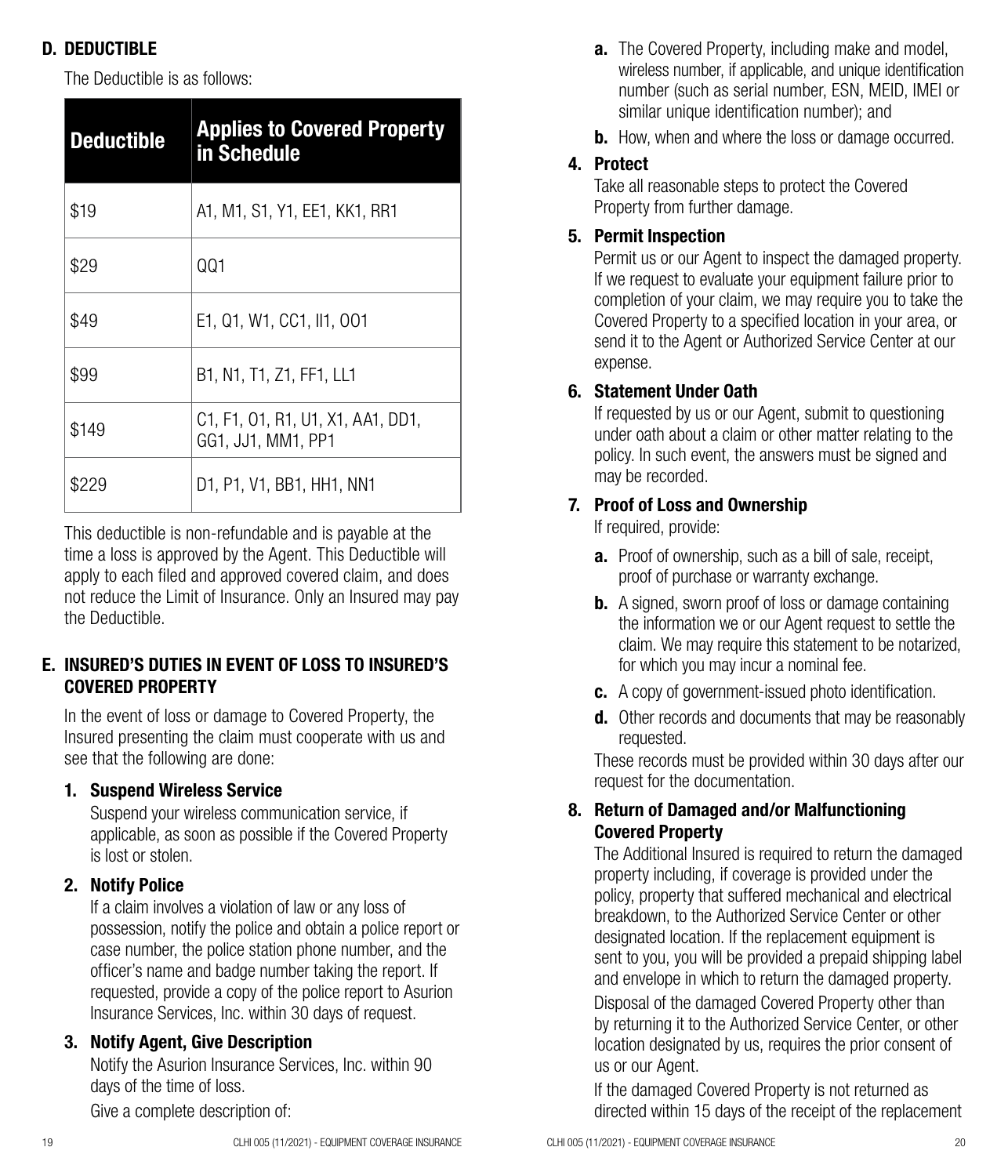equipment, a Non-Return Fee as applicable to the model of Covered Property, not to exceed three hundred dollars (\$300) may be charged to the Additional Insured.

Any recovery of lost or stolen property will accrue entirely to our benefit.

#### 9. Take Delivery

We may make available to you the approved replacement equipment for pick up at your Wireless Service Provider. We may also ship the approved replacement equipment through our Authorized Service Center directly to you within the United States for which you must be available to take delivery of the replacement equipment within 30 days of claim authorization. If you are not available at the time you agree to take delivery, you may be required to pay the costs of reshipping your replacement equipment.

#### F. OUR DUTIES IN EVENT OF LOSS

#### 1. When We Repair or Replace

If a claim is made, we or Asurion Insurance Services, Inc. will notify the Insured of Asurion Insurance Services, Inc.'s assessment of the claim within 10 days after we or Asurion Insurance Services, Inc. receives all the information requested from the Insured presenting the claim.

Repair or replacement of the lost or damaged Covered Property will be done within 30 days after the Insured, or his or her designee has complied with all the terms of the policy, and we have agreed with the Insured about the repair or replacement.

Devices with multi-SIM capability can have multiple mobile telephone numbers for wireless communication services with the Wireless Service Provider on a single device. If the Covered Property has multiple-SIM capability, and you have more than two (2) enrolled mobile numbers in use on the Covered Property at the time of loss, you are eligible for only one (1) repair or replacement on one (1) enrolled mobile number in use on the Covered Property at the time of loss.

#### 2. Our Options

At our option, we or the Authorized Service Center may repair the Covered Property with substitute parts or provide substitute equipment that:

- **a.** Is of like kind, quality and functionality;
- **b.** Is either new, refurbished or remanufactured, and may contain original or non-original manufacturer parts; and
- c. May be a different brand, model or color.

#### G. ADDITIONAL CONDITIONS

#### 1. Arbitration Agreement

Please read this Arbitration Agreement carefully. It affects vour rights. Most of your concerns about the policy can be addressed simply by contacting us at 1.888.881.2622. In the unlikely event we cannot resolve any disputes, including any claims under the policy, that you or we may have, **YOU AND WE** AGREE TO RESOLVE THOSE DISPUTES THROUGH EITHER BINDING ARBITRATION OR SMALL CLAIMS COURT INSTEAD OF THROUGH COURTS OF GENERAL JURISDICTION. YOU AND WE AGREE THAT ANY ARBITRATION WILL TAKE PLACE ON AN INDIVIDUAL BASIS ONLY. YOU AND WE AGREE TO WAIVE THE RIGHT TO A TRIAL BY JURY AND TO PARTICIPATE IN CLASS ARBITRATIONS AND CLASS ACTIONS. Arbitration is more informal than a lawsuit in court. Arbitration uses a neutral arbitrator instead of a judge or jury. It has more limited discovery than in court and is subject to limited review by courts. Arbitrators can award the same damages and relief that a court can award.

For the purpose of this Arbitration Agreement, references to "we," "us" and "our" includes Liberty Insurance Underwriters Inc., our Agent, the First Named Insured and their respective parents, subsidiaries, affiliates, agents, employees, successors and assigns. The policy evidences a transaction in interstate commerce, and thus the Federal Arbitration Act governs the interpretation and enforcement of this Arbitration Agreement. This Arbitration Agreement shall survive the termination of the policy.

This Arbitration Agreement is intended to be interpreted broadly, and it includes any dispute: (1) arising out of or relating in any way to the policy or to the relationship between You and Us, whether based in contract, tort, statute, fraud, misrepresentation or otherwise; (2) that arose either before this Arbitration Agreement or policy was entered into by you and us or that arises after this Arbitration Agreement or policy is terminated; and (3) that currently is the subject of a purported class action litigation in which you are not a member of a certified class. Notwithstanding the foregoing, this Arbitration Agreement does not preclude you from bringing an individual action in small claims court or from informing any federal, state or local agencies or entities of your dispute. Such agencies or entities may be able to seek relief on your behalf.

If you or we intend to seek arbitration you and we must first send to the other a written Notice of Claim ("Notice") by certified mail. Your Notice to us should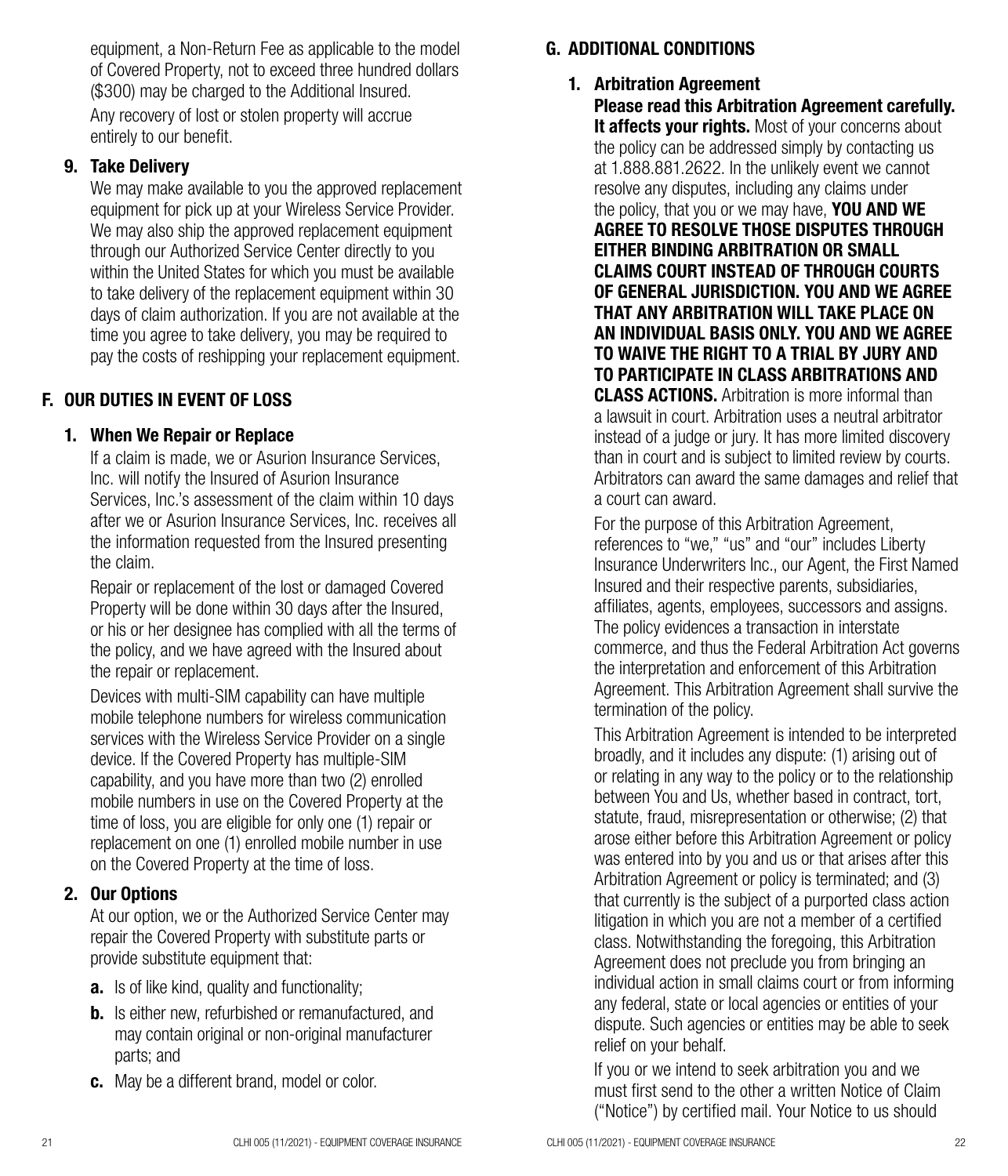be addressed to: Legal Department, P.O. Box 110656, Nashville, TN 37222. The Notice must describe the dispute and state the specific relief sought. If you and we do not resolve the dispute within 30 days of receipt of the Notice, you or we may initiate an arbitration proceeding with the American Arbitration Association ("AAA"). You can obtain the forms necessary to initiate an arbitration proceeding by visiting www.adr.org or by calling 1-800-778-7879. After we receive notice that you have commenced arbitration, we will reimburse you for payment of any filing fee to the AAA. If you are unable to pay a required filing fee, we will pay it if you send a written request by certified mail to: Legal Department, P.O. Box 110656, Nashville, TN 37222. The arbitration shall be administered by the AAA in accordance with the Commercial Arbitration Rules and the Supplementary Procedures for Consumer Related Disputes (the "Arbitration Rules") in effect at the time the arbitration is initiated and as modified by this Arbitration Agreement. You can obtain a copy of the Arbitration Rules by visiting www.adr.org or by calling 1-800-778-7879.

The arbitrator appointed by the AAA to decide the dispute is bound by the terms of this Arbitration Agreement. All issues are for the arbitrator to decide, including the scope of this Arbitration Agreement, with the exception that issues relating to the enforceability of this Arbitration Agreement may be decided by a court. Unless you and we agree otherwise, any arbitration hearings will take place in the county or parish of your billing address. If your dispute is for \$10,000 or less, you may choose to conduct the arbitration hearings either by submitting documents to the arbitrator or by appearing before the arbitrator in person or by telephone. If your dispute is for more than \$10,000, the right to arbitration hearings will be determined by the Arbitration Rules. We will pay all filing, administration and arbitrator fees for any arbitration initiated pursuant to this Arbitration Agreement, unless your dispute is found by the arbitrator to have been frivolous or brought for an improper purpose under Federal Rule of Civil Procedure 11(b). In that case, the payment of such fees shall be governed by the Arbitration Rules.

At the conclusion of the arbitration hearings, the arbitrator shall issue a written decision which includes an explanation of the facts and law upon which the decision is based. If the arbitrator finds in your favor and issues a damages award that is greater than the value of the last settlement offer made by us or if we made no settlement offer and the arbitrator awards you any damages, we will: (1) pay you the amount of the damages award or \$7,500, whichever is greater; and (2) pay your attorney,

if any, twice the amount of the attorney's fees and the actual amount of any expenses reasonably incurred when pursuing your dispute in arbitration. You and we agree not to disclose any settlement offers to the arbitrator until after the arbitrator has issued the written decision. The arbitrator may resolve any disputes regarding attorney's fees and expenses either during the arbitration hearings or, upon request, within 14 days of the arbitrator's written decision. While the right to the attorney's fees and expenses discussed above is in addition to any right you may have under applicable law, neither you nor your attorney may recover duplicate awards of attorney's fees and expenses. Although we may have the right under applicable law to recover attorney's fees and expenses from you if we prevail in the arbitration, we hereby waive the right to do so.

To the extent either declaratory or injunctive relief is sought in the arbitration, such relief can be awarded only to the extent necessary to provide the relief warranted by a party's individual claim. YOU AND WE AGREE THAT EACH MAY BRING CLAIMS AGAINST THE OTHER ONLY IN AN INDIVIDUAL CAPACITY AND NOT AS A PLAINTIFF OR CLASS MEMBER IN ANY PURPORTED CLASS OR REPRESENTATIVE

**PROCEEDING.** Unless you and we agree otherwise, the arbitrator may not consolidate the dispute of another person with your or our dispute and may not preside over any form of a representative or class proceeding. If this specific provision of this Arbitration Agreement is found to be unenforceable, then the entirety of this Arbitration Agreement shall be null and void.

#### 2. Claim Authorization and Loss Payment

We or Asurion Insurance Services, Inc. has the right to settle the loss with the Insured or his or her designee. No claims will be accepted unless authorized by Asurion Insurance Services, Inc.

All repairs and replacements must be made by the Authorized Service Center, unless we or our Agent gives the Insured other specific directions. In no event will Insureds be entitled to reimbursement for any out-ofpocket expenses.

#### 3. Cancellation

#### a. How An Additional Insured Cancels

An Additional Insured may cancel the coverage provided by notifying the Agent or First Named Insured who will advise the Agent.

#### b. How We Cancel

We may cancel the policy or change the terms and conditions only upon providing the First Named Insured and Additional Insured with at least thirty (30)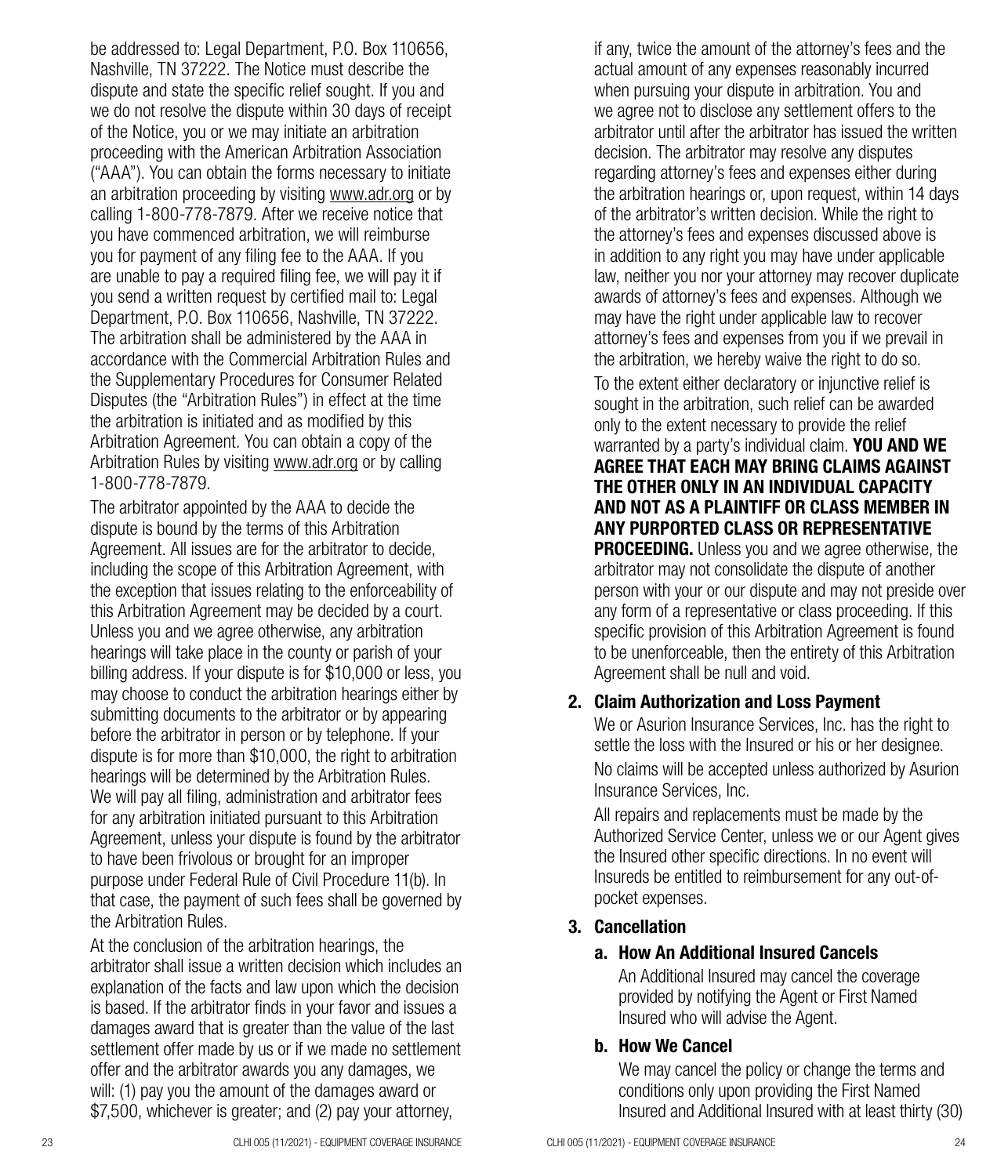days' notice or other period as required by law unless we cancel for the following reasons:

- (1) We may cancel an Additional Insured under the policy upon fifteen (15) days' notice or other period as required by law for discovery of fraud or material misrepresentation in obtaining coverage or in the presentation of a claim thereunder.
- (2) We may cancel an Additional Insured under the policy immediately or other period as required by law:
	- (a) for nonpayment of premium;
	- (b) if the Additional Insured ceases to have an active service with the First Named Insured; or,
	- (c) if the Additional Insured exhausts the Aggregate Limit of liability, if any, under the terms of the policy and we send notice of cancellation to the Additional Insured within thirty (30) calendar days after exhaustion of the limit. However, if notice is not timely sent, enrollment shall continue notwithstanding the Aggregate Limit of liability until we send notice of cancellation to the Additional Insured.

#### c. How First Named Insured Cancels

If the policy is cancelled by the First Named Insured, the First Named Insured shall mail or deliver written notice to each Additional Insured advising the Additional Insured of the cancellation of the policy and the effective date of cancellation. The written notice shall be mailed or delivered to the Additional Insured at least thirty (30) days prior to the cancellation.

#### d. How Notice of Cancellation is Provided

Notices made pursuant to Section G.3.b. and c. shall be in writing and include the actual reason for cancellation and the effective date of cancellation. The coverage will end on that date.

Notices may be mailed or delivered to the First Named Insured at its mailing address. Notices may be mailed or delivered to the affected Additional Insureds' last known mailing or electronic addresses on file with us.

We or the First Named Insured shall maintain proof of mailing in a form authorized or accepted by the United States Postal Service or other commercial mail delivery service. We or the First Named Insured may comply with Section G.3.b. and c. by providing such notice or correspondence to the First Named Insured or its Additional Insureds by electronic means. If

accomplished through electronic means, we or the First Named Insured shall maintain proof that the notice or correspondence was sent.

The First Named Insured agrees to pay or act as delivery agent for notice of cancellation to all Additional Insureds.

## e. Return Premiums, If Any

If the policy is canceled, any refunds due will be on a pro rata basis. The cancellation will be effective even if the refund has not been made or offered.

# 4. Eligibility

- **a.** To be eligible for coverage you must 1. be a valid, active and current subscriber of the Wireless Service Provider or an approved user of a mobile number on a valid, active and current account with the Wireless Service Provider for which the account holder has authorized coverage; 2. not have engaged in fraud or abuse with respect to this or a similar communications equipment insurance program; and 3. not be in breach of any material term of the policy, including but not limited to failure to return damaged Covered Property when requested in conjunction with a loss.
- **b.** If you request enrollment of coverage and your request is approved by us, your coverage is retroactive to the date of your application. The successful completion of a test call to the Covered Property may be required prior to our approval. Eligibility for enrollment after initial activation may be subject to limitations.

# 5. Changes

The First Named Insured, on its own behalf and on behalf of the Additional Insureds, is authorized to make changes in the terms of the policy with our consent. The policy's terms can be amended or waived only by endorsement issued by us and made a part of the policy.

If notice of such changes is mailed, proof of mailing will be sufficient proof of notice.

## 6. Concealment, Misrepresentation or Fraud

The policy is voidable in any case of fraud, intentional concealment or misrepresentation of a material fact, by either the First Named Insured or any Additional Insured or their designee at any time, concerning:

- **a.** The policy:
- **b.** The Covered Property;
- c. The Insured's interest in the Covered Property; or
- d. A claim under the policy;

but only with respect to their coverage.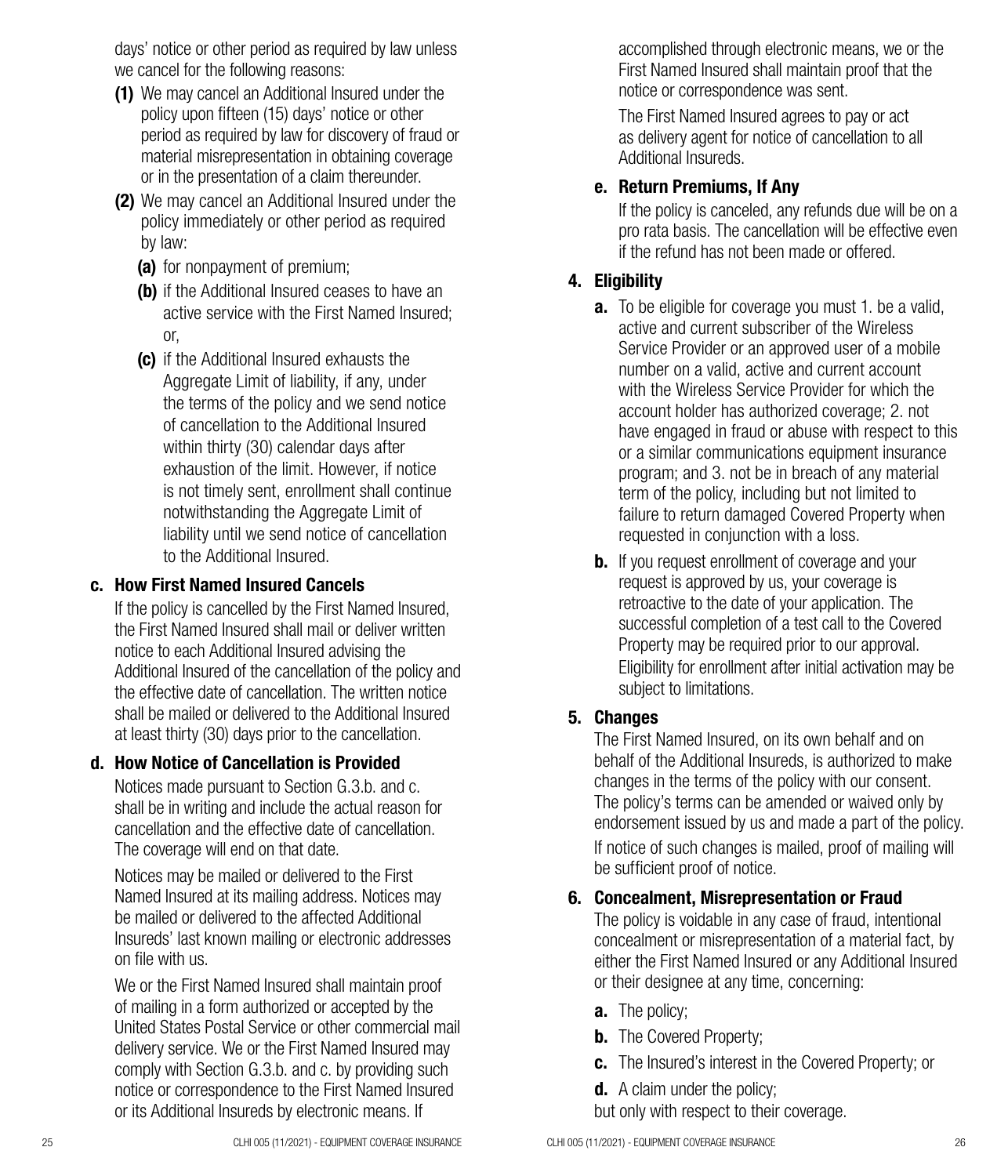#### 7. Conformity To Statute

We agree that any terms of the policy not in conformity with the statutes of the state in which the policy is issued are amended to conform to those applicable state statutes.

#### 8. Benefit Only Available To Insureds

No person or organization, other than an Insured, will benefit from the insurance. We may provide you access to other limited benefits or services related to your Covered Property where available. These may include: property location or recovery services; data management or recovery services; equipment service and maintenance; reduced cost upgrade or purchase benefits or other services provided through your Wireless Service Provider or other authorized service facilities.

#### 9. Legal Action Against Us

No one may bring a legal action against us under the policy unless:

- **a.** There has been full compliance with all the terms of the policy;
- **b.** The action is brought within 2 years after the Insured has knowledge of the loss or damage;
- c. The action is brought in compliance with Section G.1.

#### 10. Liberalization

If we adopt any revision in the policy which would broaden the Coverage under the policy without additional premium within 60 days prior to or during the policy period, the broadened coverage will immediately apply to the policy.

#### 11. Premiums

- a. The First Named Insured is responsible for the payment of all premiums.
- **b.** Within fifteen days after the end of each month, the First Named Insured:
	- (1) Will report to the Agent the total number of Covered Property units that were covered under the policy as of the last day of that month; and
	- (2) Will remit the monthly premium to us through the Agent based on that report.

For Line Based Coverage, the monthly premium will be calculated by multiplying the Monthly Premium Rate per unit of Covered Property by the total number of such units.

For Account Based Coverage, the monthly premium will be calculated by summing the applicable Monthly Premium Rates for accounts enrolled in Account Based Coverage.

c. The First Named Insured may request that Additional Insureds be billed for the Monthly Premium Rate applicable to their Covered Property.

If the First Named Insured provides monthly billing and collection services for the Agent, all funds collected by the First Named Insured are our property.

We may examine and audit the First Named Insured's books and records relating to such premium payments and reporting at any time during the policy period and up to three years afterward.

#### 12. Transfer of Rights and Duties Under The Policy (Assignment)

No rights and duties under the policy may be transferred without our written consent

#### 13. Transfer of Rights of Recovery Against Others To Us (Subrogation)

If after we have made good the covered loss or damage, any Insured has rights to recover damages from another, and those rights are transferred to us to the extent of our cost of repair or replacement. The Insured must do everything necessary to secure our rights and must do nothing after loss or damage to impair them.

# DISCLOSURE – TERRORISM RISK INSURANCE ACT

In accordance with the Terrorism Risk Insurance Act, including all amendments, ("TRIA" or the "Act"), we are required to provide you with a notice of the portion of your premium attributable to coverage for "certified acts of terrorism," the federal share of payment of losses from such acts, and the limitation or "cap" on our liability under the Act.

**Disclosure of Premium:** The Company has made available coverage for "certified acts of terrorism" as defined in the Act. If purchased, the portion of your premium attributable to coverage for "certified acts of terrorism" is shown in the Declarations, Declarations Extension Schedule or elsewhere by endorsement in your policy.

#### Federal Participation In Payment Of Terrorism Losses:

If an individual insurer's losses from certified acts of terrorism exceed a deductible amount specified in the Act, the federal government will reimburse the insurer for the Federal Share of losses paid in excess of the deductible, but only if aggregate industry losses from such acts exceed the "Program Trigger". The Federal Share and Program Trigger: From Calendar Year 2021 through Calendar Year 2027, the Federal Share is 80% and the Program Trigger is \$200,000,000.

Cap On Insurer Participation In Payment Of Terrorism **Losses:** If aggregate insured losses attributable to "certified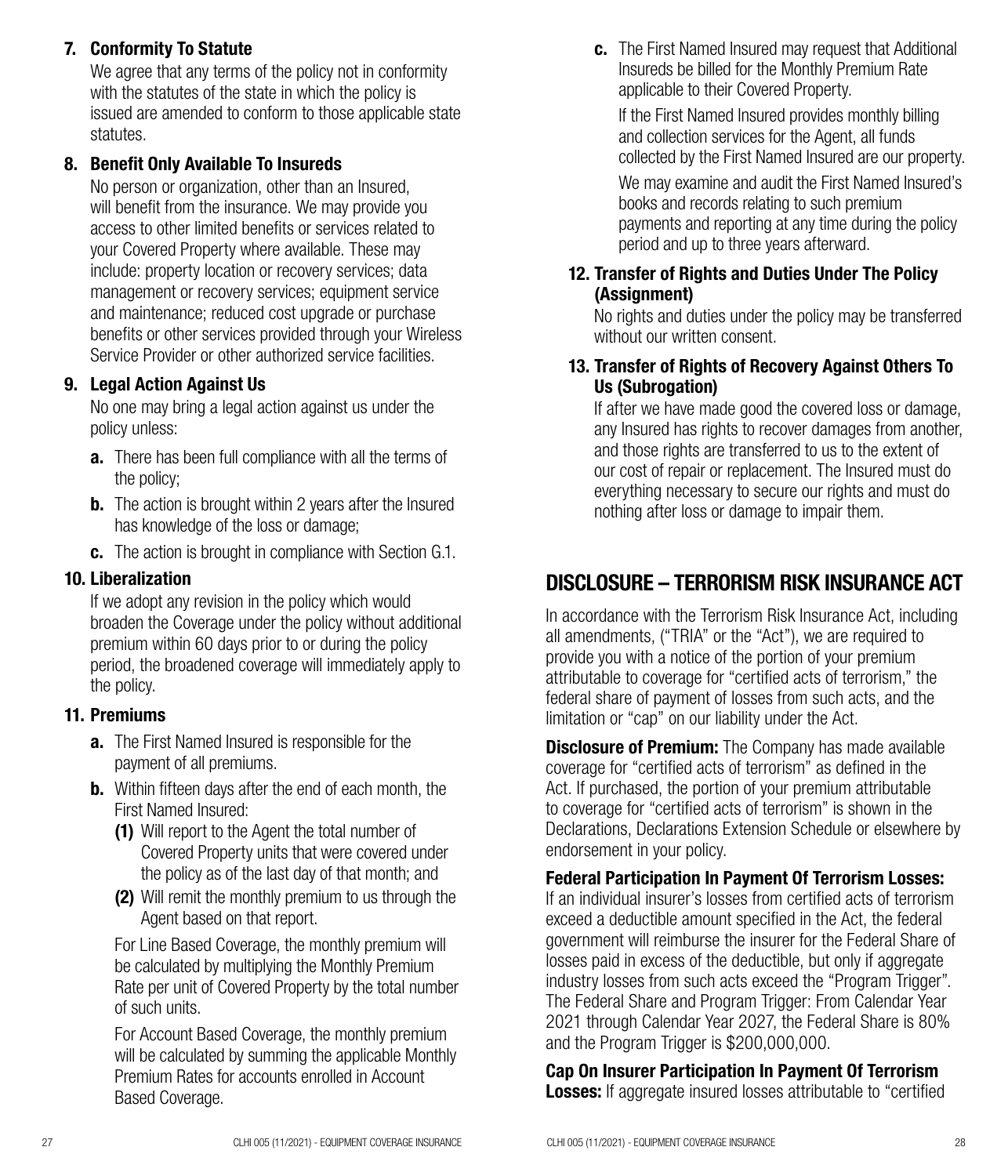acts of terrorism" exceed \$100 billion in a calendar year and we have met our deductible under the Act, we shall not be liable for the payment of any portion of the amount of such losses that exceeds \$100 billion. Nor shall Treasury make any payment for any portion of the amount of such losses that exceeds \$100 billion, and in such case, insured losses up to that amount are subject to pro rata allocation in accordance with procedures established by the Secretary of the Treasury.

NY

# STATE CHANGES TO THE LIBERTY INSURANCE UNDERWRITERS INC. WIRELESS COMMUNICATIONS EQUIPMENT COVERAGE INSURANCE POLICY

This document summarizes state required changes to the Terms and Conditions of the Wireless Communications Equipment Coverage Insurance Policy ("Policy") for Liberty Insurance Underwriters Inc. in all states except the following: In Georgia, LM General Insurance Company; In Indiana, Indiana Insurance Company; In Louisiana, Liberty Personal Insurance Company; In New Jersey, Liberty Mutual Mid-Atlantic Insurance Company.

#### Cancellation

The states listed below required us to amend or add to certain provisions of the Policy related to cancellation by the insurer that are found in ADDITIONAL CONDITIONS 3.b. ("How We Cancel"). These required state amendments were either changes to the number of days' notice required to be given for particular reason(s) for cancellation or additional language to the provision. Each state's amendment is described below.

If your state is **NOT** listed, it did not amend ADDITIONAL CONDITIONS 3.b. and all reasons for cancellation and the required notices listed in ADDITIONAL CONDITIONS 3.b. apply to you as outlined in the Policy Terms and Conditions. If your state IS listed below, ADDITIONAL CONDITIONS 3.b. as outlined in the Policy Terms and Conditions applies to you with the below changes or additions incorporated into ADDITIONAL CONDITIONS 3.b.

Colorado, Connecticut, Kansas and Mississippi: We may cancel your coverage for nonpayment of premium with at least 15 days' notice.

Georgia, Hawaii, Illinois and Ohio: We may cancel or change the terms and conditions with at least 60 days' notice unless we cancel for other reasons set forth in the policy.

**Idaho:** You are entitled to reject changes to the terms and conditions and receive a pro-rata refund within 60 days' from our receipt of your notice.

**Iowa**: We will continue enrollment until 30 calendar days after notice of cancellation is provided to the Additional Insured if timely notice of cancellation was not sent following the Additional Insured's exhaustion of the Aggregate Limit of Liability.

**Maryland**: We may cancel or change the terms and conditions with at least 60 days' notice unless we cancel for other reasons set forth in the policy. We may cancel your coverage for nonpayment of premium with at least 10 days' notice. We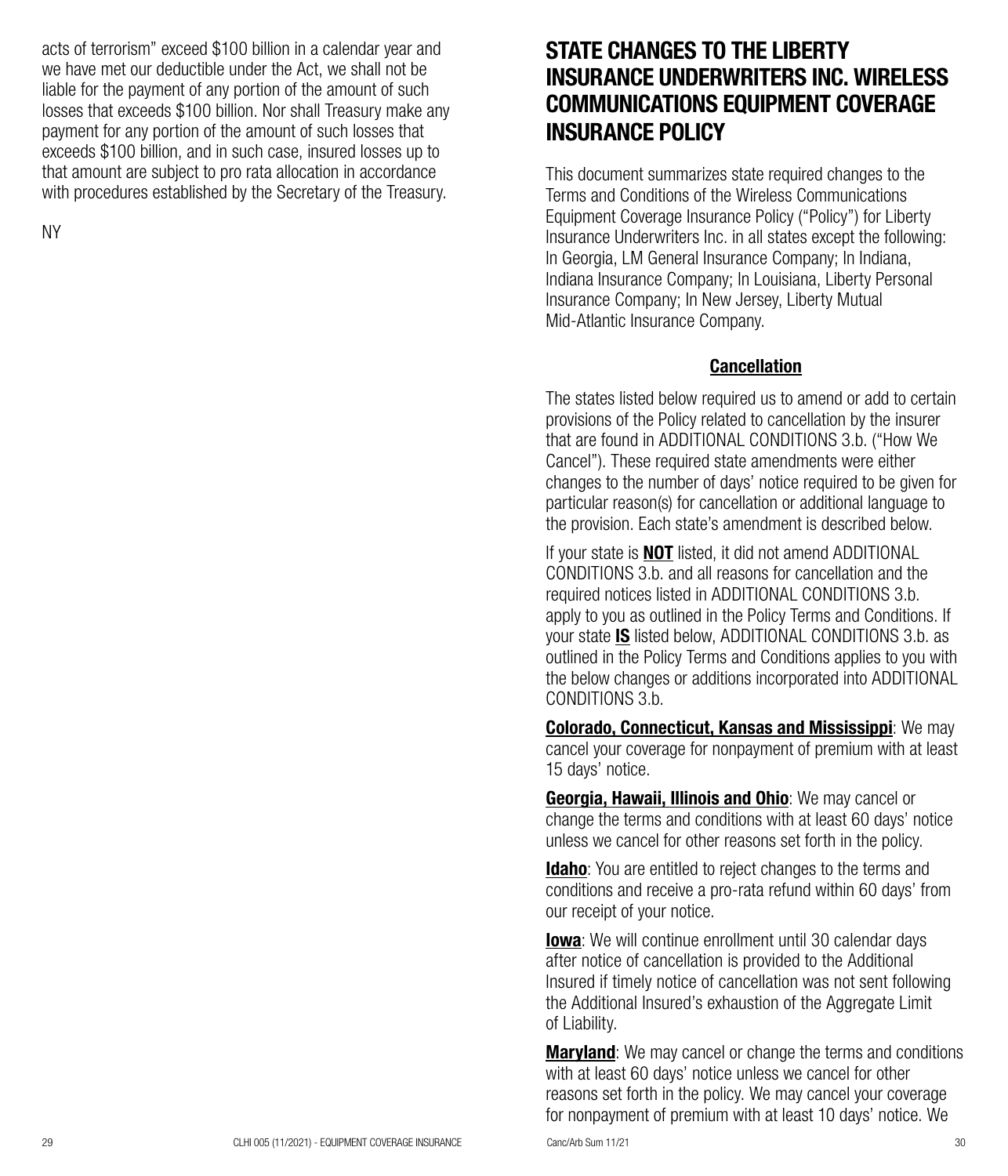may cancel with at least 45 days' notice for fraud or material misrepresentation. We will send notice within 15 business days if the aggregate limit is exhausted. Notice will not be sent if substantially similar coverage has been obtained from another insurer without any lapse of coverage. The Wireless Service Provider must give 45 days' notice if it cancels.

**Montana**: We may cancel your coverage for nonpayment of premium with at least 10 days' notice.

Nebraska: We may cancel or change the terms and conditions with at least 60 days' notice unless we cancel for other reasons set forth in the policy. We may cancel your coverage for nonpayment of premium with at least 15 days' notice.

**Nevada:** We may cancel with at least 10 days' notice for fraud or material misrepresentation.

**New York:** We may cancel or change the terms and conditions with at least 60 days' notice unless we cancel for other reasons set forth in the policy. We may cancel your coverage for nonpayment of premium with at least 15 days' notice. We will send notice within 15 business days if the aggregate limit is exhausted. Notice will not be sent if substantially similar coverage has been obtained from another insurer without any lapse of coverage.

**North Dakota:** We may change the terms and conditions with at least 30 days' notice. If coverage has been in effect for less than 90 days, we may cancel for any reason with at least 10 days' notice or at least 30 days' for fraud or intentional misrepresentation. If coverage has been in effect for 90 days or more, we may cancel with at least 10 days' notice for nonpayment of premium, and at least 30 days' notice for: fraud or misrepresentation; actions that substantially increase or change the risk; refusal to eliminate known conditions that increase the potential for loss, after notification; substantial change in risk assumed, unless reasonably foreseen; our loss of reinsurance; or a determination by the insurance commissioner that the continuation of the coverage could place us in violation of North Dakota insurance laws. We may elect not to renew the policy with at least 60 days' notice. We will not mail or deliver notice of nonrenewal if you have obtained substantially similar coverage or accepted replacement coverage from another insurer.

**Oregon**: We may cancel or change the terms and conditions with at least 60 days' notice unless we cancel for other reasons set forth in the policy. We may cancel your coverage for nonpayment of premium with at least 15 days' notice.

**Pennsylvania:** We may cancel or change the terms and conditions with at least 60 days' notice unless we cancel for other reasons set forth in the policy. We may cancel your coverage for nonpayment of premium with at least 30 days' notice.

**South Dakota:** We may cancel or change the terms and conditions with at least 20 days' notice unless we cancel for other reasons set forth in the policy. We may cancel your coverage for nonpayment of premium or for fraud or material misrepresentation with at least 20 days' notice.

**Utah:** We may cancel with at least 30 days' notice for fraud or material misrepresentation in obtaining coverage or in the presentation of a claim thereunder.

Washington: We may cancel or nonrenew the policy or change the terms and conditions with at least 30 days' notice unless we cancel for other reasons set forth in the policy. We may cancel your coverage for nonpayment of premium with at least 10 days' notice. We may not increase premiums or deductibles or otherwise restrict coverage more than once in any 6 month period.

**Wyoming:** We may cancel your coverage for nonpayment of premium at least 10 days' notice. We may cancel immediately for fraud or material misrepresentation.

#### Arbitration

Certain states required us to amend or add to certain provisions found in ADDITIONAL CONDITIONS G.1. ("Arbitration Agreement") of the Policy as described below. If your state is not listed, it did not amend ADDITIONAL CONDITIONS G.1., and all of the provisions of ADDITIONAL CONDITIONS G.1. apply as outlined in the Policy Terms and Conditions.

Arkansas and South Dakota: In the event a dispute has arisen, arbitration is voluntary and nonbinding, resolved before a single Arbitrator, in your county or place of business, and governed by the American Arbitration Association ("AAA") in accordance with its Wireless Industry Rules and Procedures in effect at the time the arbitration is agreed to. (All other terms of Paragraph 1, G. ADDITIONAL CONDITIONS apply.)

District of Columbia, Kansas, Montana, Oklahoma, and Vermont: Arbitration is voluntary and non-binding provided you reject the arbitration decision in writing to us within fortyfive (45) days of the decision. (All other terms of Paragraph 1, G. ADDITIONAL CONDITIONS apply.)

Georgia, Louisiana and Nevada: The "Arbitration Agreement" provision does not apply.

Kentucky, Maine and Wyoming: Arbitration is non-binding provided you reject the decision and file a legal proceeding in the appropriate federal, state or local court, based on the same issue and facts as raised by you in the arbitration proceeding within forty-five (45) days of the decision. Under no circumstances shall a legal proceeding be filed in a federal, state or local court until such time as both you and we first address our disagreement in an arbitration proceeding and obtain an arbitration award pursuant to this arbitration provision. (All other terms of Paragraph 1, G. ADDITIONAL CONDITIONS apply.)

**Massachusetts: Arbitration is voluntary.**